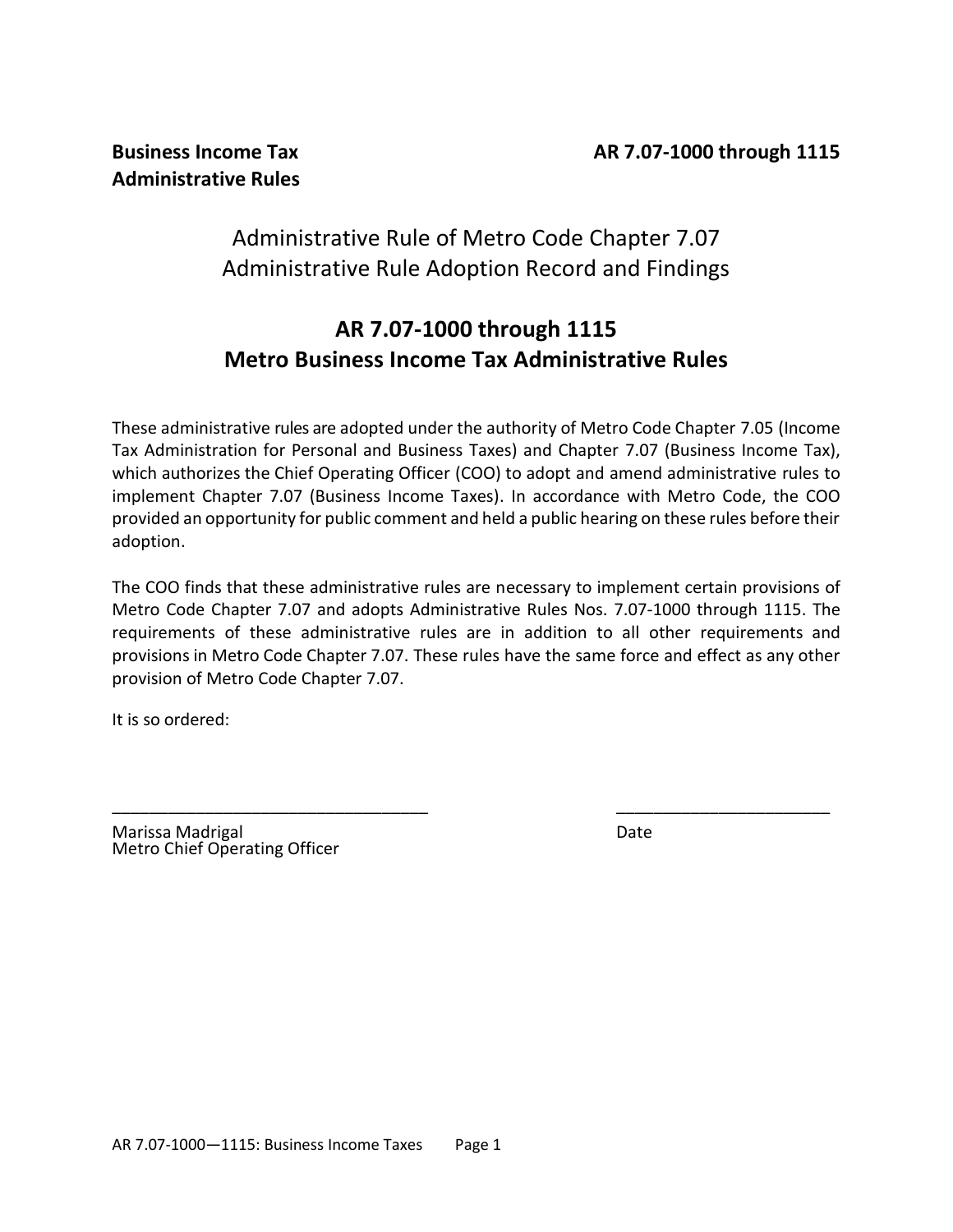# **BUSINESS INCOME TAX ADMINISTRATIVE RULES AR 7.07-1000 through 1115**

Income Tax Administration

Effective: July 9, 2021

### **Table of Contents**

| Purpose                                                                    |
|----------------------------------------------------------------------------|
| Legal Authority                                                            |
| Diversified Investing Fund Deduction                                       |
| <b>Oregon Modifications</b>                                                |
| Doing Business for an Estate                                               |
| Doing Business for a Trust                                                 |
| Taxable Income after Business Activity has Ceased                          |
| Exemption for Insurance Producers (as Defined in ORS 731.104)              |
| Seasonal Businesses and Payment of Estimated Taxes                         |
| <b>Net Operating Losses</b>                                                |
| Partnership Basis Adjustments                                              |
| Short Periods Count as Tax Year                                            |
| Treatment of Currently Taxed Pass-Through Income                           |
| <b>Qualified Retirement Plans</b>                                          |
| Apportionment of Gains and Incomes Due to Sale of a Business               |
| Definition of Total Gross Income and Gross Receipts for Apportionment and  |
| Exemption                                                                  |
| Business Activity and Apportionment of Sales of Tangible Personal Property |
| De Minimus Business Activity for Tangible Personal Property                |
| Apportionment of Gross Income from Business Activities Other than Sales of |
| <b>Tangible Personal Property</b>                                          |
| Apportionment for Banking Income                                           |
| Apportionment for Financial Institutions                                   |
| Apportionment for Domestic Insurers                                        |
| <b>Apportionment for Freight Carriers</b>                                  |
| Apportionment for Passenger Carriers                                       |
| Apportionment for Providers of Electronic or Telephonic Services           |
|                                                                            |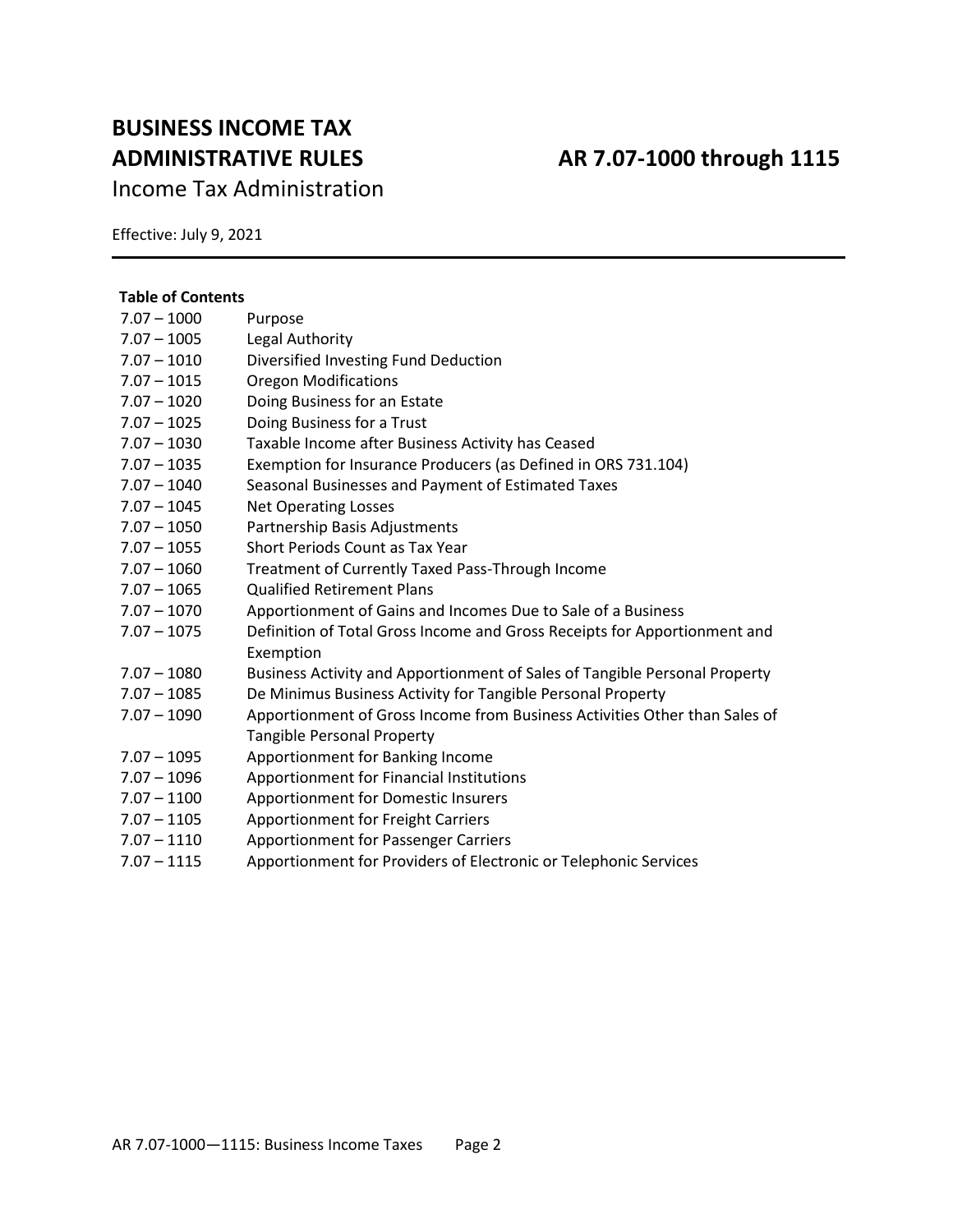## **7.07 – 1000 Purpose**

The purpose of these rules is to implement Chapter 7.07 (Business Income Taxes) and to ensure that Metro's income tax rules and examples are consistent and transparent.

## **7.07 – 1005 Legal Authority**

These administrative rules are issued under the authority of Metro Code Chapter 7.05 and Chapter 7.07. These rules are in addition to all other requirements and provisions in Metro Code Chapter 7.05 and 7.07.

# **7.07 – 1010 Diversified Investing Fund Deduction**

Currently, a federal and Oregon tax deduction exists for Regulated Investment Companies (i.e., mutual funds) that allows the individual owner to pay tax on the earnings from the mutual fund investments as opposed to the mutual fund paying the tax itself. Similar investment funds (Diversified Investing Funds), while not meeting the requirements for the federal deduction, will be allowed to take a similar deduction to determine net income under the Business Income Tax.

For purposes of this rule, a Diversified Investing Fund is a limited partnership or limited liability company that is classified as a partnership for federal income tax purposes and that meets all of the following requirements:

(1) Is formed and operated for the primary purpose of buying, holding, or selling qualifying investment securities, on its own behalf and not as a broker, and the capital of which fund is primarily (more than 50%) derived from investments by entities or individuals which are neither related to nor affiliated with the fund except in the capacity as investors that do not actively participate in the management of the fund;

(2) No less than 90% of the diversified investing fund's cost of its total assets consists of qualifying investment securities, deposits at banks or other financial institutions, and office space and equipment reasonably necessary to carry on its activities as a diversified investing fund; and

(3) No less than 90% of its gross income consists of interest, dividends, pass-through income, and gains from the sale or exchange of qualifying investment securities.

"Qualifying investment securities" include all of the following:

(a) Common stock, including preferred or debt securities convertible into common stock, and preferred stock;

(b) Bonds, debentures, and other debt securities;

(c) Foreign and domestic currency deposits or equivalents and securities convertible into foreign securities;

(d) Mortgage- or asset-backed securities secured by federal, state, or local governmental agencies;

(e) Repurchase agreements and loan participations;

(f) Foreign currency exchange contracts and forward and futures contracts on foreign currencies;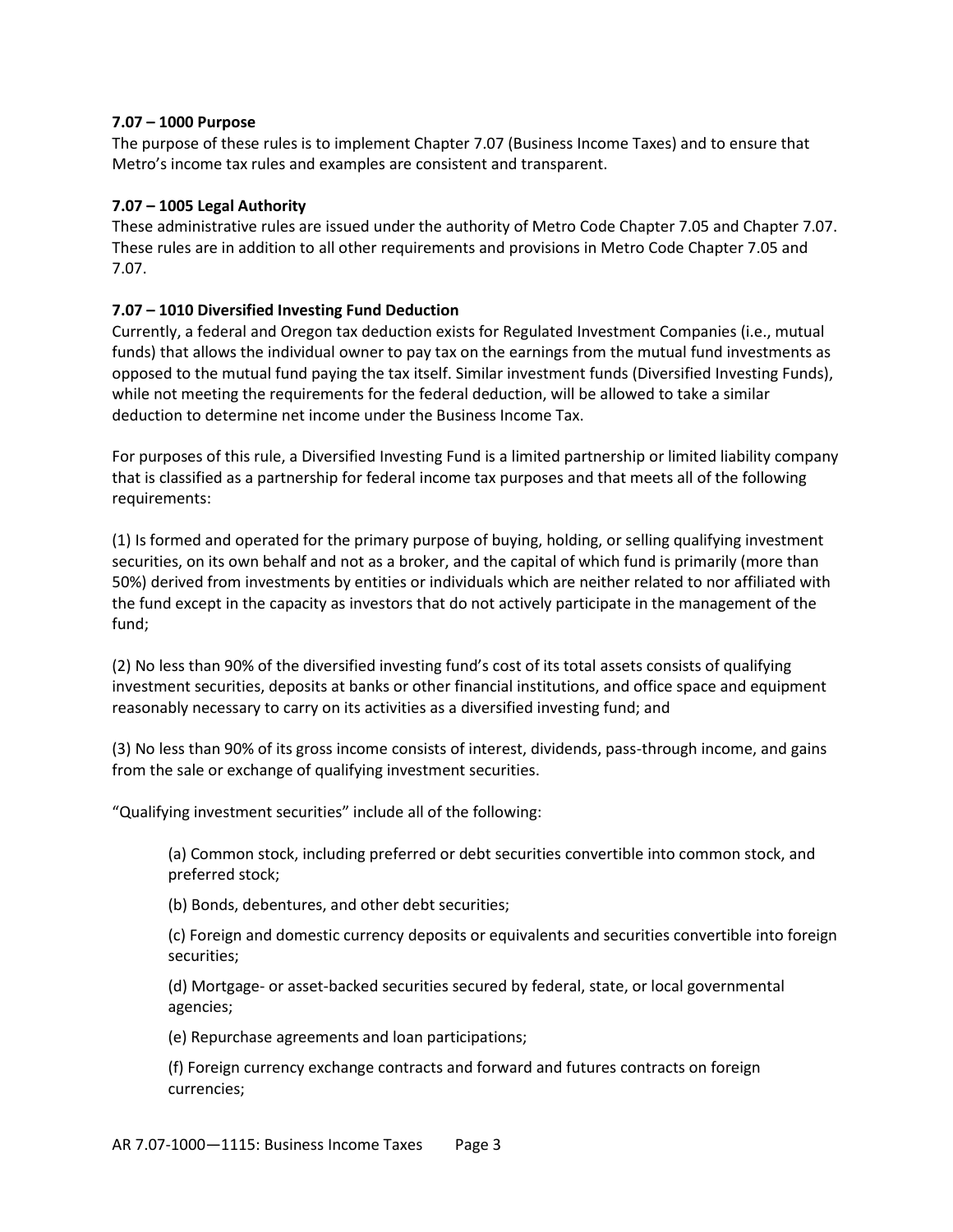(g) Stock and bond index securities and futures contracts, and other similar financial securities and futures contracts on those securities;

(h) Options for the purchase or sale of any of the securities, currencies, contracts, or financial instruments described in clauses (a) to (g), inclusive;

(i) Regulated futures contracts; and

(j) Interests in a limited partnership or limited liability company, if classified as a partnership for federal income tax purposes.

This deduction is limited to the amount of interest, dividends, pass-through income, and gains from the sale or exchange of qualifying investment securities.

### Example 1:

VC Fund, LP (the Fund), a venture capital investment fund, is managed by VC Management, LLC (the Manager), a venture capital firm. The Manager and the Fund are located within the Metro district. The Manager receives funds from outside investors and deposits them into the Fund. The Fund pays the Manager fees for managing the investments and administering the funds. The Fund meets the requirements to be considered a Diversified Investing Fund.

The Manager must file and pay the Business Income Tax based on the net income of the LLC, if gross receipts exceed \$5 million. Their net income would include the management fees from the Fund.

The Fund must file and pay the Business Income Tax based on the net income of the LP, but it is allowed a deduction equal to the otherwise taxable net income that can be attributed to the investment income. The applicable minimum fee would be based on the gross income before the deduction. No deduction for net income from the Fund's investment in a partnership is allowed, to the extent that the Fund claims an exclusion for such income as pass-through income pursuant to Administrative Rule 7.07 – 1060 (Treatment of Currently Taxed Pass-Through Income). In other words, the Fund cannot take a deduction for income that it has already excluded or reversed from its income.

Diversified investing funds often are structured so that a member of the fund (typically, the fund's general partner in the case of a fund organized as a limited partnership) is entitled to a percentage interest in the fund disproportionate to its invested capital. The additional interest is referred to as the "carried interest" or the "carry." The following example illustrates one possible circumstance in which income attributable to a carried interest is not subject to Business Income Tax:

In the example above, assume that the Fund's general partner is a business entity that contributes 1% of the invested capital. The general partner also is entitled to a 20% interest (a "carried interest") in profits after all investors receive a specified rate of return on their invested capital. The sole activity of the general partner is to make investment decisions on behalf of the Fund, and to engage and monitor the services of the Manager implementing those decisions. The general partner has its commercial domicile inside the Metro district and conducts its activities inside the Metro district. In this example, both the income attributable to the 1% investment and the income attributable to the carried interest are reversed from the general partner's Metro return and therefore are not subject to the Business Income Tax pursuant to Administrative Rule 7.07 – 1060 (Treatment of Currently Taxed Pass-Through Income).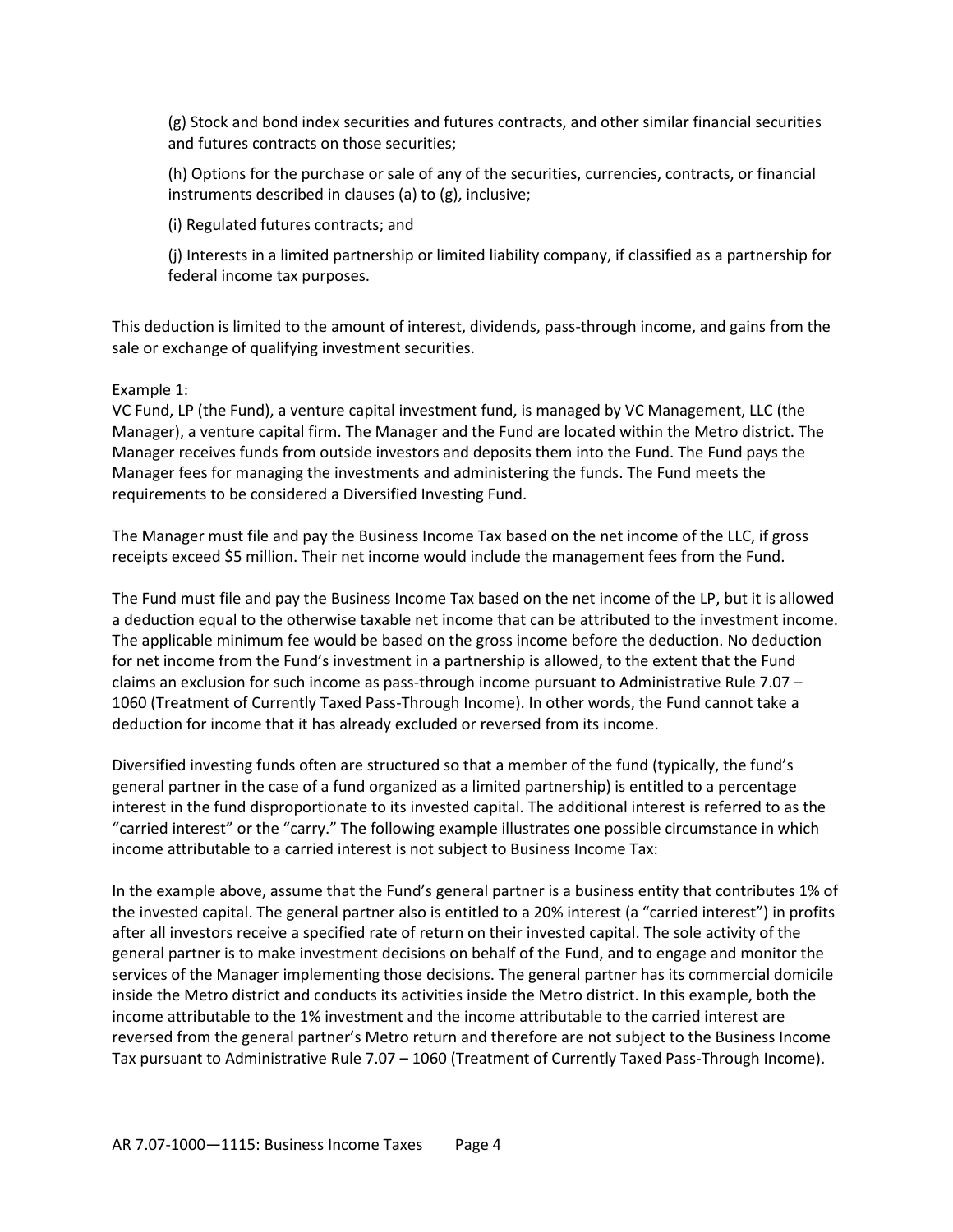If a Diversified Investment Fund which is otherwise entitled to the deduction, disqualifies itself from the deduction as a result of an unusual or extraordinary transaction occurring during startup or wind-down, they may petition the Administrator to allow the deduction. The Administrator may then allow the deduction or a portion of the deduction at its discretion.

*Adopted: July 9, 2021 Metro Code 7.07.070*

# **7.07 – 1015 Oregon Modifications**

Income, as defined by the Business Income Tax law, is net income of any business, as required to be reported to the State of Oregon. Oregon modifications to business income are those additions and subtractions to a business' federal net income required by state law to determine net income for Oregon purposes. These modifications arise from differences between federal and Oregon tax laws that may be in effect from time to time. Oregon modifications to business income are required adjustments to determine a business' net income for business income tax purposes. Modifications that relate to personal incomes or expenses are not allowed adjustments for business income tax purposes.

#### Example 1:

J Marshall, Inc., an S corporation, owns an equipment rental business in Portland that is reported on a Federal 1120S. During 2021, J Marshall, Inc. purchased additional business equipment that it will depreciate by different methods for federal and state purposes. Its Oregon depreciation difference is the only Oregon modification allowed for business income tax purposes.

#### Example 2:

Jones & Smith, a partnership located in the Metro district, has filed its 2021 partnership return. The Oregon Form 65 indicated modifications to federal income for state filing purposes. These modifications to net income are allowed for business income tax purposes.

*Adopted: July 9, 2021 Metro Code 7.07.070*

#### **7.07 – 1020 Doing Business for an Estate**

An estate is a tax reporting entity under the Business Income Tax law. An estate is a temporary entity created the day after the death of an individual for the purpose of the valuation and distribution of the individual's assets.

#### Example:

Donna Martin owned four commercial buildings, twenty residential rentals and a portfolio of stocks and bonds. Annual gross receipts exceed \$5 million. Upon Donna's death, the estate must file and pay the business income tax. All income items from the business activities are used in both the determination of net income and the apportionment calculation as directed in Administrative Rule 7.07 – 1090 (Apportionment of Gross Income from Business Activities Other than Sales of Tangible Personal Property).

*Adopted: July 9, 2021 Metro Code 7.07.060*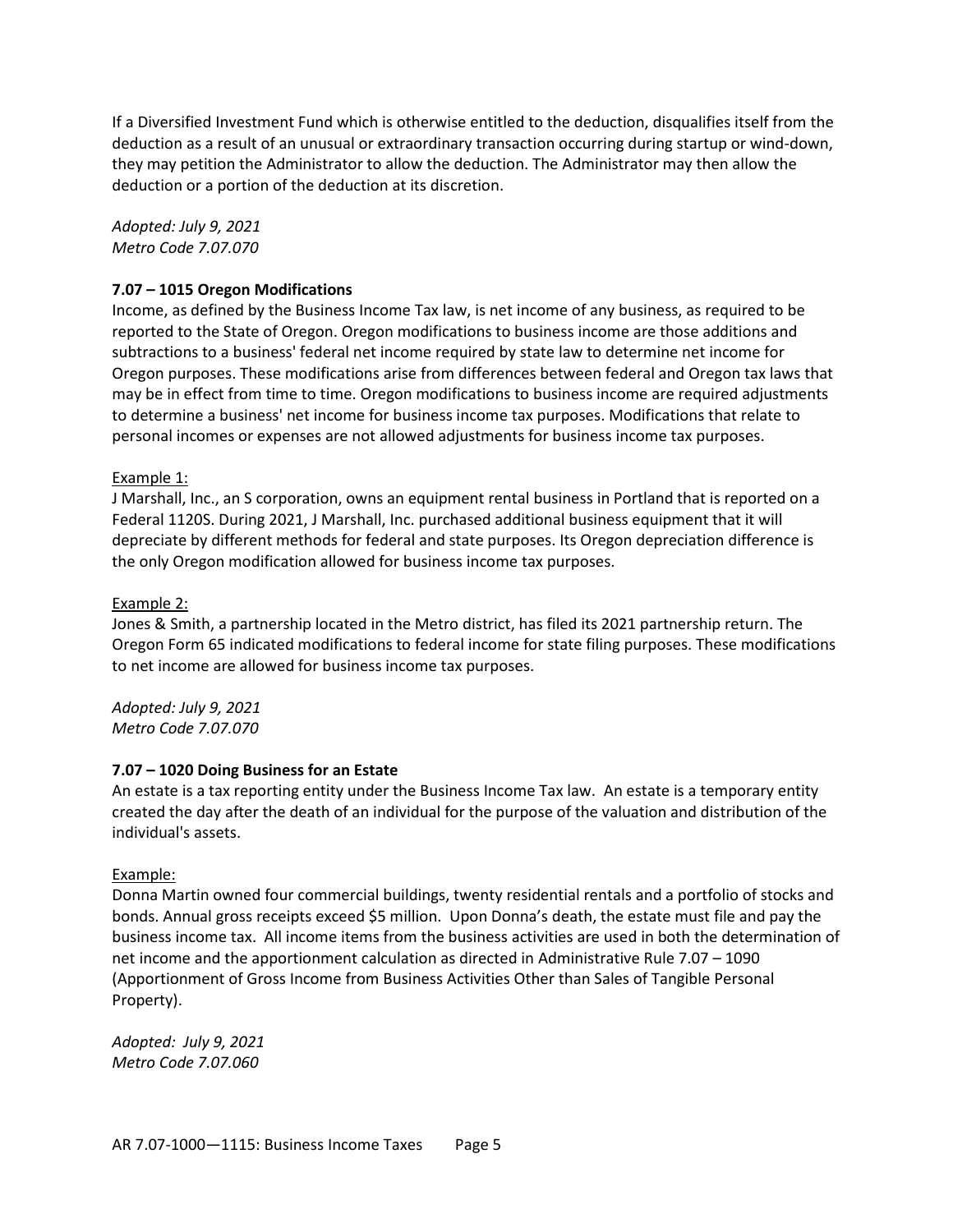# **7.07 – 1025 Doing Business for a Trust**

A trust is established to preserve assets for one or more beneficiaries. As a result, a trust may contain assets and conduct activities that fall within the "doing business" definitions of the Business Income Tax law, in addition to assets that are not related to business activity. Accordingly, tax will only be assessed on those activities that are "doing business" under the Metro Code.

(A) If other trust assets are temporarily held for investment but are used primarily in the business, the other assets are deemed part of the business activity. Business income does not include portfolio income unless:

- 1. The portfolio income is held primarily for use in or as reserves for the operation of a business;
- 2. The trust is in the trade or business of active investment trading; or
- 3. The portfolio income is directly derived from the sale of an asset used for "doing business" within the jurisdiction notwithstanding such business activity has ceased.

(B) Income from portfolio assets purchased with the after tax proceeds from the sale of a discontinued business activity or installment sale payment from a sold business is not considered business income.

(C) "Portfolio income" is defined as interest, dividends, royalties, and gain on disposition of "portfolio" assets. Portfolio income as used and defined in these rules is restricted to this administrative rule.

(D) When determining whether a trust is exempt by gross income, gross income is determined by the "doing business" activities. Gross income from portfolio income will only be included if the portfolio income falls within the business activities described in (A) 1-3 above.

(E) Expenses directly related to the business activity and distributions to beneficiaries are allowable deductions to arrive at net income. For trusts that distribute all income to beneficiaries, net income will be zero and the trust will not owe tax. For trusts that do not distribute all income to beneficiaries, the trust will owe tax on net income.

(F) A trust other than a grantor trust with business activity within the Metro district is subject to the tax on business income apportioned for the trust's business activity within the district. A trust is not subject to the tax solely because the fiduciary is located within the district.

(G) A grantor trust, as that term is defined under Sections 671 through 678 of the Internal Revenue Code of 1986 as amended and in existence as of October 15, 1994, is not responsible for filing a return or payment of the tax on its business income as long as the grantor or deemed grantor of the trust is responsible for inclusion of the income and payment of the tax in the income of their personal return. In such a case, the grantor or deemed grantor has the duty to file as an individual and will be taxed under the rules applicable to individuals.

# Example 1:

The Murphy trust contains the following assets and income items during 2021:

- Six residential rental dwelling units,
- One commercial rental building sold on contract during the year,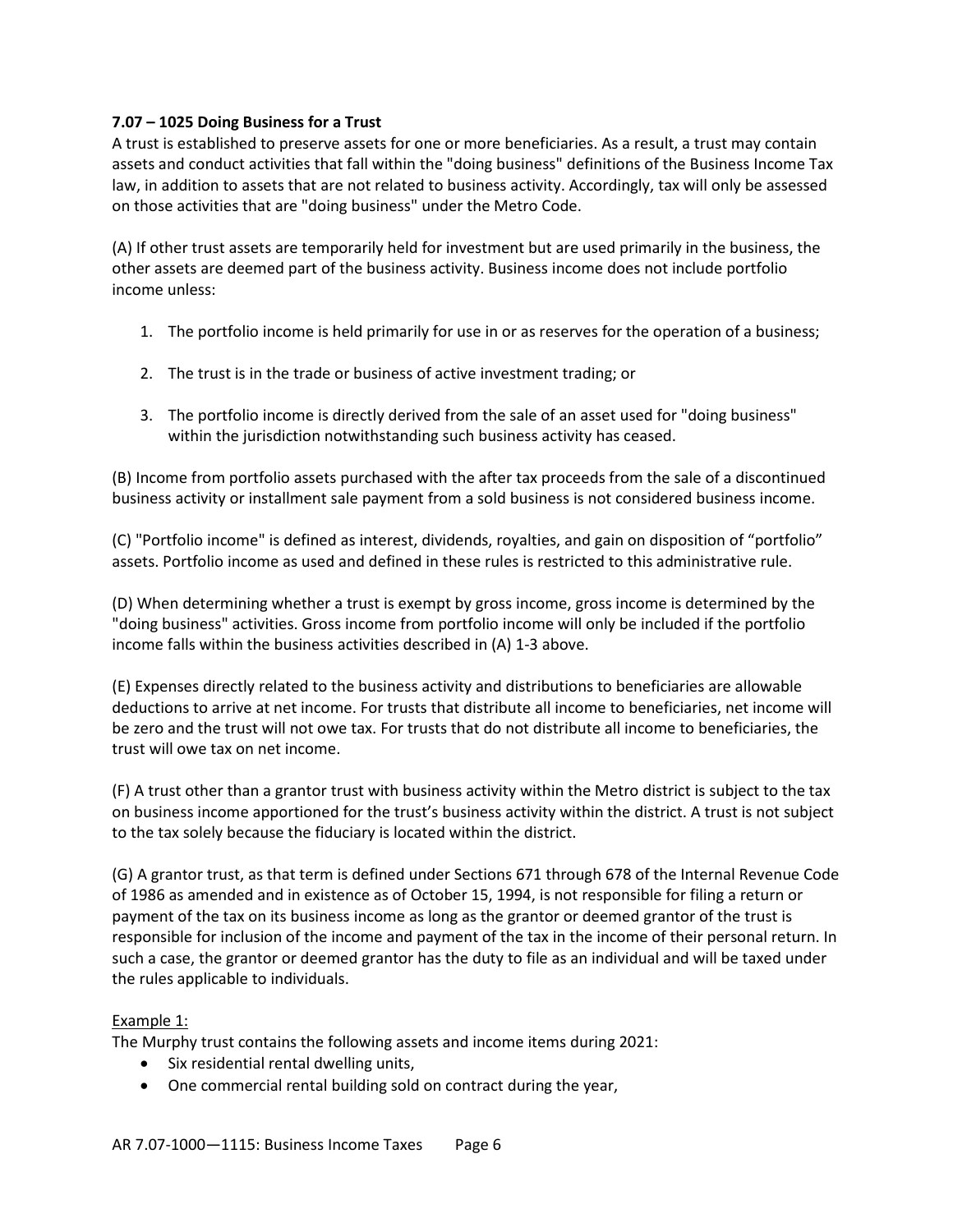• Stock portfolio that generates interest, dividends, and an occasional gain or loss on the sale of an investment.

The annual proceeds from the sale of the commercial rental are invested in portfolio investments. When calculating the taxes, the following incomes are included in both the gross income and net income calculations:

- Rents from the residential and commercial rentals
- Gain recognized from the installment sale of the commercial rental
- Interest income earned on contract for the sale of the commercial rental

*Adopted: July 9, 2021 Metro Code 7.07.060 and 7.07.070*

# **7.07 – 1030 Taxable Income after Business Activity has Ceased**

When a taxfiler receives continuing income from a business activity that has ceased, the taxfiler is required to pay the Metro Business Income Tax until 1) the continuing business income has ceased, or 2) the gross receipts from all business activities or business incomes including the continuing income from the business that has ceased are \$5,000,000 or less.

### Example 1:

A cash basis taxfiler goes out of business but continues receiving payments on the entity's accounts receivable after the liquidation of the business assets. The taxfiler is required to continue to file a business income tax return reporting and paying taxes on the income from the accounts receivables until gross receipts from all business incomes are \$5,000,000 or less.

#### Example 2:

An individual owns a commercial building in Portland. The individual sells the building on contract and reports the sale as an installment sale for state and federal tax purposes. If annual gross receipts exceed \$5,000,000, the individual is required to continue to file a business income tax return reporting the income from the installment sale (gain and interest) plus any other business income.

*Adopted: July 9, 2021 Metro Code 7.07.050*

# **7.07 – 1035 Exemption for Insurance Producers (as Defined in ORS 731.104)**

Insurance producers are exempt from filing returns under the Metro Business Income Tax law only when the producer's gross income arises solely from premiums or fees for insurance policies, including all premiums, assessments, dues and fees received or derived. The insurance producer loses this filing exemption if the producer has gross income from any other business activity subject to the Metro Business Income Tax law. The gross income from insurance policies and fees remains exempt throughout the apportionment calculation.

# Example:

Johnson Insurance, an insurance company, has gross income from insurance activities of \$6,000,000 a year and generates \$4,000,000 in fees from financial advising services. All the activities are managed and performed from the business location within the Metro district. Johnson Insurance is required to file a Metro business income tax return and will report the net income (loss) earned from the agency activities as well as the financial advising service activities. The total business net income (loss) will be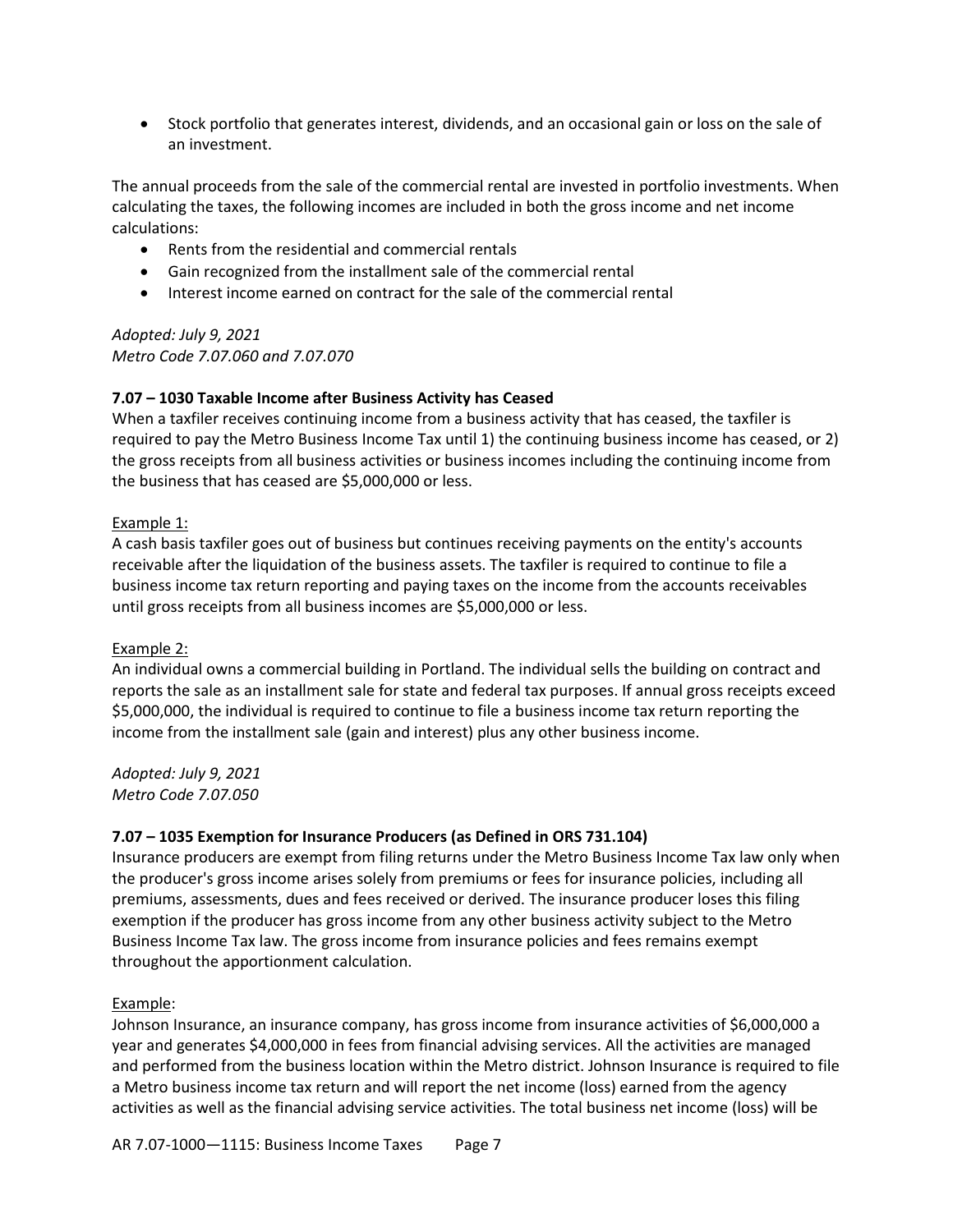multiplied by the apportionment factor of 40% for Metro (\$4,000,000 / \$10,000,000). The gross income from insurance activities is exempt and is not included in the numerator of the apportionment formula, even though it was derived from business activity performed in the Metro district.

*Adopted: July 9, 2021 Metro Code 7.07.050 Other references: ORS 731.840 (4) (a) and (b)*

# **7.07 – 1040 Seasonal Businesses and Payment of Estimated Taxes**

A seasonal business is one which earns 70% or more of its gross income in a period of six successive months or less. A business that is required to make payments under Metro Code 7.05.190 and qualifies as a seasonal business may make quarterly payments timed with the season in which income is generated. To use the seasonal business quarterly payment method, the business must petition and receive approval in advance from the Administrator. A business requesting use of the seasonal business quarterly payment method must petition the Administrator no later than the due date of the 1st quarterly estimated payment required by the codes.

# Example:

Santa's Workshop, Inc. is a calendar year seasonal business which generates 80% of its income from September to December. A petition requesting the use of the seasonal business quarterly payment method was filed prior to April 15th and approved by the Administrator. Santa's Workshop has the option to pay quarterly estimates as follows:

| QUARTER               | PAYMENT                                            |
|-----------------------|----------------------------------------------------|
| <b>First Quarter</b>  | \$0                                                |
| Second Quarter        | \$0                                                |
| <b>Third Quarter</b>  | 1/4 of estimated tax liability                     |
| <b>Fourth Quarter</b> | Balance due (3/4) of total estimated tax liability |

*Adopted: July 9, 2021 Metro Code 7.05.190*

# **7.07 – 1045 Net Operating Losses**

A Net Operating Loss (NOL) deduction is allowed in certain situations. This deduction is subject to several restrictions.

It is the taxpayer's responsibility to calculate, claim and support this deduction. In calculating the available NOL for a taxpayer, the NOL amount must be reduced by the amount of a deduction allowed or allowable in each subsequent year. Due to the taxpayer's firsthand knowledge of their own tax return and the potential complexities of their specific NOL calculation, the Administrator is not required to perform this calculation on the taxpayer's behalf.

The Administrator can track the NOL generation and usage for a taxpayer, but this information is primarily used to ensure that a taxpayer is not claiming losses in excess of the amount to which they are entitled. The Administrator can, at its own discretion, correct an NOL in a taxpayer's favor, but this is limited to ensure the efficient administration of the tax.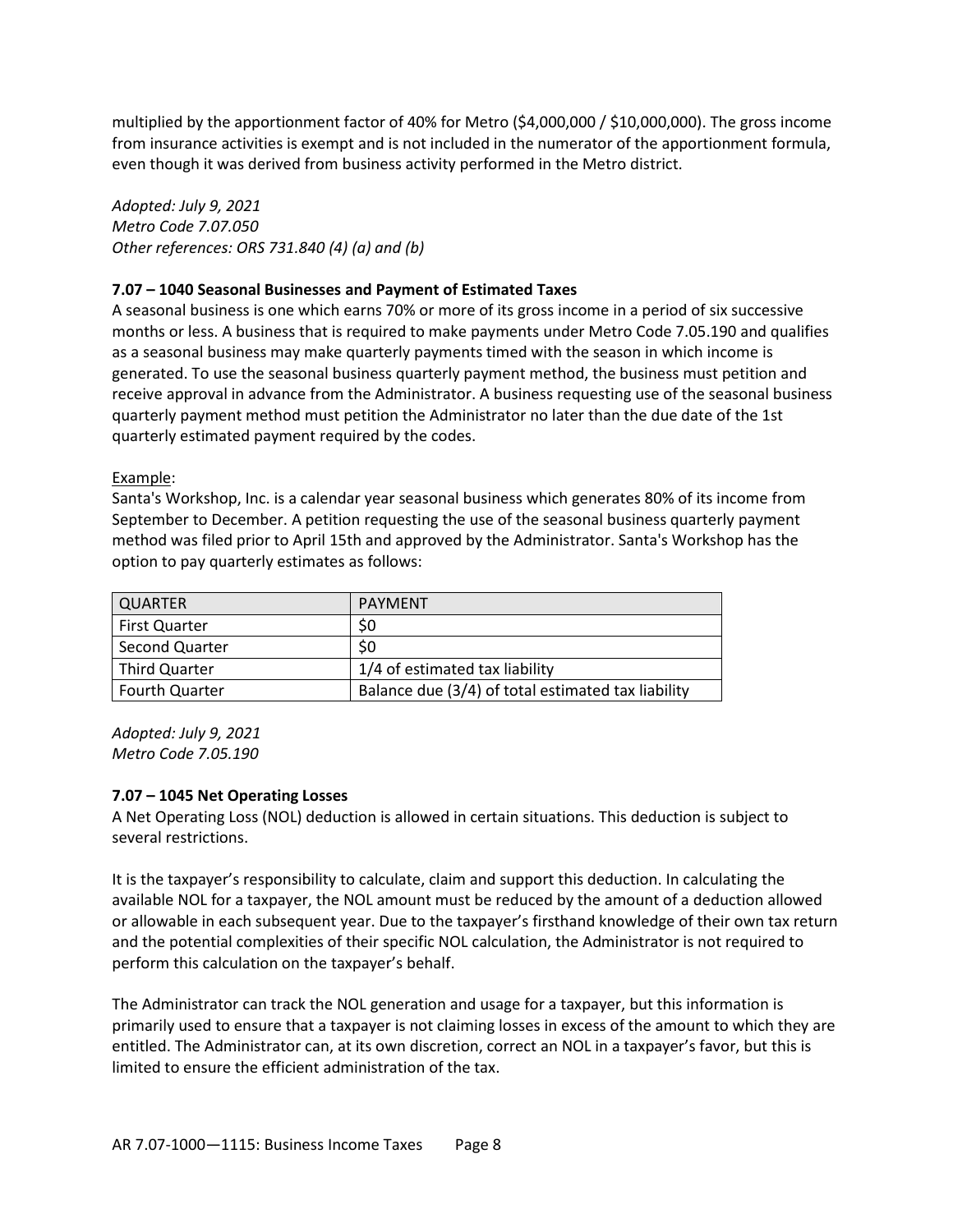An NOL may not be carried forward from any income tax year during which the taxfiler conducted no business within the Metro district or the taxfiler was otherwise exempt from payment of the business income tax. However, in cases where the taxpayer has conducted business in the Metro district and the taxpayer is exempt from payment of the tax under the gross receipts exemption for that tax year, the taxpayer may petition the Administrator Director to claim an NOL generated during that tax year. These petitions will only be considered if the business income tax return for the applicable tax year is completed and filed with payment of the \$100 minimum tax due (plus any penalties or interest, if applicable). These petitions will not be considered in cases in which a taxpayer has zero gross income in the Metro district for the applicable tax year.

*Adopted: July 9, 2021 Metro Code 7.07.050 and 7.07.070*

# **7.07 – 1050 Partnership Basis Adjustments**

Per Metro Code 7.07.070, Business Income Tax is assessed at the entity level. Partnerships that acquire assets have basis in the assets (partnership basis), while the partners have basis in their individual interest in the partnership (partner basis). Sales of partnership interests can create disparity between partnership and transferee partner basis. IRS Section 754 allows some remedy for this disparity at the partnership level by allowing the partnership to increase its basis and related depreciation. However, this allowance is allocated (through Schedule K and K-1) to only the involved partner(s). While the form of the Section 754 election is a partnership transaction, in substance it is deemed to be a partner-level transaction because it relates directly to the calculation of transferee partner basis.

A deduction for the step up in basis for partnership assets related to an Internal Revenue Code (IRC) Section 754 election (which allows IRC Section 743 adjustments) is not allowed for the Business Income Tax. The stepped-up basis applies to the transferee individual partner(s) only and is reflected on the partner's Schedule K-1, regardless of the fact that it may have also been reported on Schedule K of the partnership's return. IRS Form 1065 instructions for tax year 2017 (subject to change) state the adjustments must be on an attached statement to Schedule K-1 using the codes for Other Income or Other Deductions. For purposes of this rule, partnerships include any tax entity that directly reports Section 743 adjustments.

# Example 1:

Individuals A, B, and C form Partnership Z as equal partners (each owning 33.3%). The partnership purchases a building for \$600,000. Over the next five years, the partnership has depreciated the building by \$60,000 and now has a remaining basis of \$540,000. This depreciation deduction was used to reduce the Metro taxable income of Partnership Z. Each of the three partners now has a basis of \$180,000.

Individual A then sells their interest in Partnership Z to Individual D for \$500,000. The gain on the sale of the partnership interest recognized by Individual A of \$320,000 would generally not be subject to the Metro Business Income Tax as it is the investment income of an individual. It would be subject to the Personal Income Tax. Individual D now has a \$500,000 depreciable basis in the building through their partnership interest. If Partnership Z makes an IRC Section 754 election, Individual D may take an additional depreciation deduction on their federal tax return based on the increase in the "transferee partner basis" of Individual D's purchased asset. However, this deduction is not allowed on the Metro tax return of Partnership Z.

# Example 2: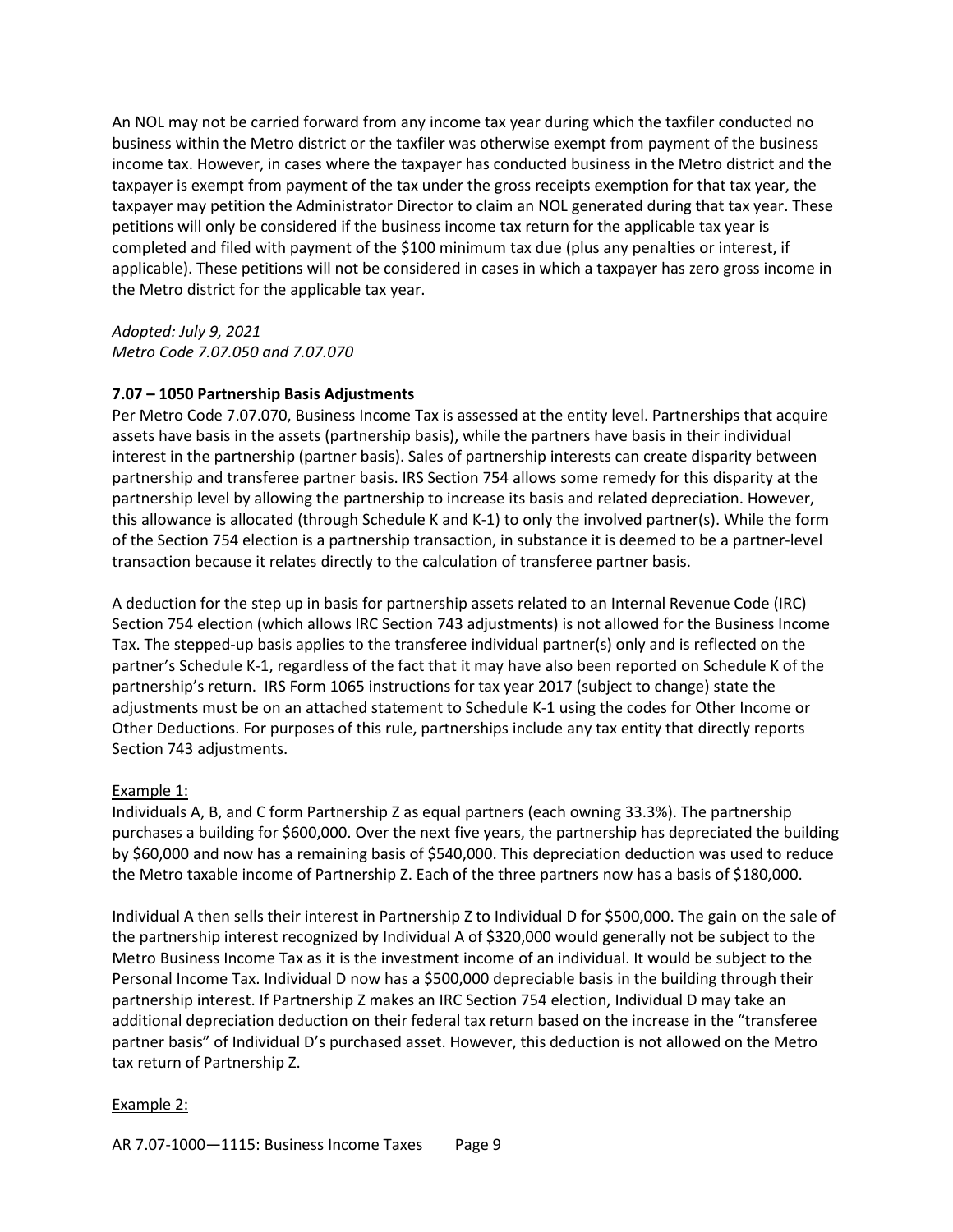Corporation A and B form Partnership Z as equal partners (each owning 50%). Corporation C bought its interest (50%) in Partnership Z solely from Corporation A. Corporation C does business in the Metro district in addition to its ownership percentage in Partnership Z. Corporation C sells its interest in Partnership Z three years later. Corporation C can include its stepped-up basis in determining the reportable gain from the sale of the interest in Partnership Z when determining Metro taxable income because Partnership Z did not get to claim any of the additional depreciation from Corporation C's stepped-up basis.

*Adopted: July 9, 2021 Metro Code 7.07.070*

# **7.07 – 1055 Short Periods Count as Tax Year**

Any short period return required to be filed under federal and state tax laws requires a short period return for business income tax purposes. This short year counts as one tax year.

When counting the five years in the carryforward period for a net operating loss, a short period will count as one full year, in accordance with Treasury Regulation Section 1.172-4(a)(2).

For a short period, the tax year is considered the year in which the period begins. For example, if a short period begins 2/23/2021, the short period will be considered a 2021 tax year. However, if the short period was the beginning of a 52-53 week year, the period is construed as starting on the 1st day of the relevant month. For example, if a 52-53 week year began on 12/29/2021 and closed as a short period on 7/29/22, the short period is construed as a 2022 tax year.

*Adopted: July 9, 2021 Metro Code 7.07.070*

# **7.07 – 1060 Treatment of Currently Taxed Pass-Through Income**

Business Income Tax law requires that a tax be paid by a Partnership or S corporation doing business in the Metro district. This tax is measured by the net income of the entity at the entity level.

To avoid potential double taxation of partnership and S corporation income (loss) as it flows through to a partner or shareholder who is also liable to pay a tax for business activities separate from the flowthrough activities, the partner or shareholder will reverse all income (loss) items and attributes that passed through from a currently taxed entity.

If the partnership or S Corporation is not subject to the Business Income Tax, the recipient entity is not entitled to reverse the net income (loss) pass-through items.

# Example 1:

Ace Tools, a partnership, is located in the Metro district and pays business taxes on incomes earned in the Metro district. One of the partners of Ace Tools is another partnership, Top Brass. Top Brass also owns commercial buildings that generate \$500,000 per month. Top Brass must pay business taxes for Metro business incomes that are not incomes reported by Ace Tools.

Ace Tools had net income of \$10,000,000. Top Brass received 75% of the partnership profit.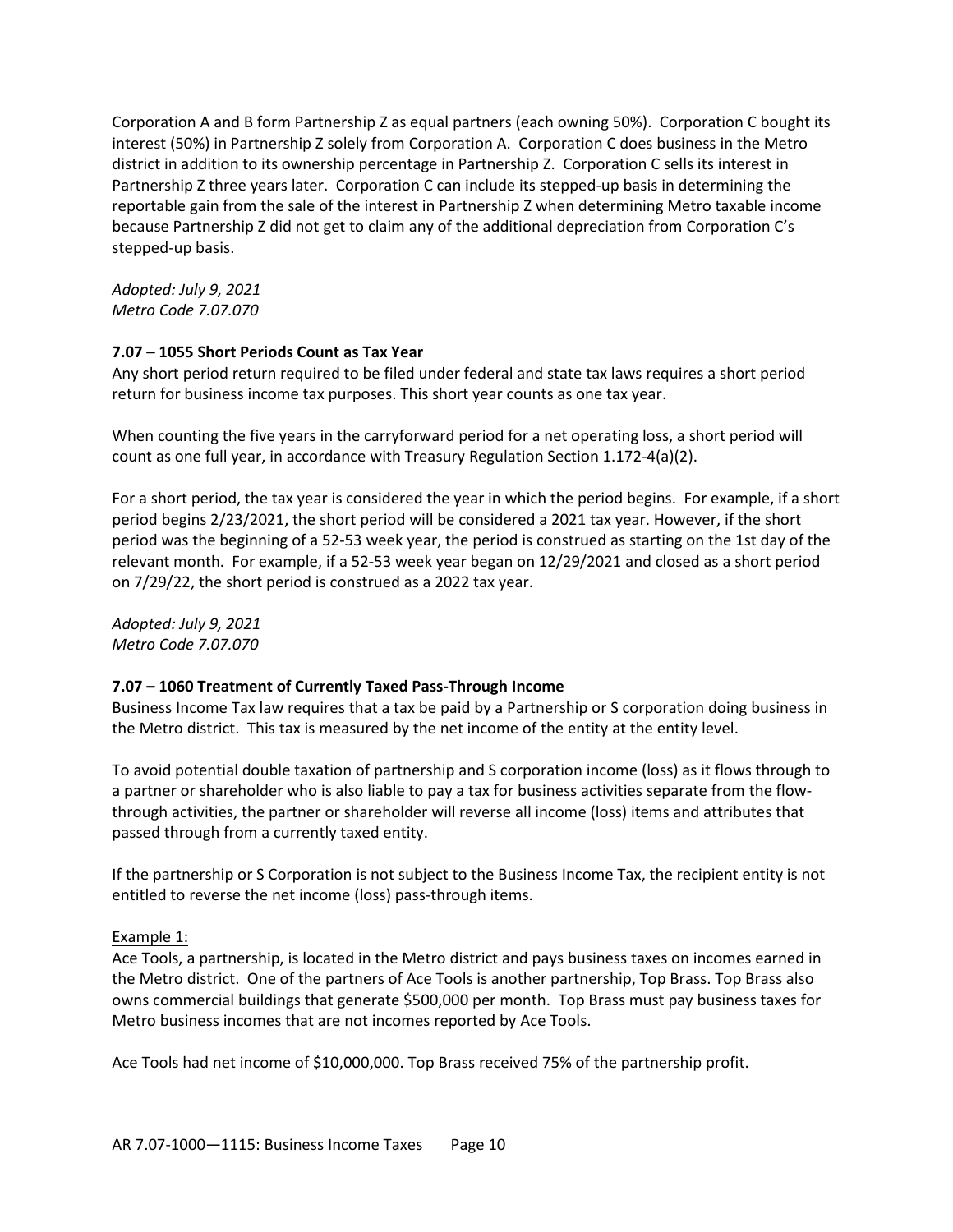Top Brass had net income of \$4,700,000 including a loss of (\$2,800,000) in net rental income from the commercial buildings. In determining the income for Metro, Top Brass will exclude the \$7,500,000 passed through from Ace Tools and will not include the distributive share of Ace Tools partnership gross income in either the numerator or denominator of the apportionment factor. Top Brass would report a loss of (\$2,800,000) and gross income of \$6,000,000.

# Example 2:

Bellevue Corporation, a taxpayer domiciled in the Metro district, is a partner in Costello Partnership in addition to other business activities in the Metro district. Costello Partnership conducts all its income producing activity outside the Metro district. Since Costello Partnership is not required to file or pay the business income tax, Bellevue will include the pass-through net income from Costello in reported net income, and will include the pass-through gross income from Costello in the denominator of the apportionment formula for business tax purposes.

*Adopted: July 9, 2021 Metro Code 7.07.070*

### **7.07 – 1065 Qualified Retirement Plans**

Contributions made by an employer into a Qualified Retirement Plan will be allowed as a deduction for purposes of the Business Income Tax law. To be "qualified", a plan must meet the requirements of IRC Sec. 401(a). If the plan allows nondeductible employee contributions, those contributions are not an allowed deduction for business income tax purposes.

#### Example:

Adams and Baker Partnership is owned by 15 partners. Each partner receives pass-through ordinary net income from self-employment. Additionally, the partnership passes through a deduction of \$15,000 for each partner's Keogh plan contributions. Since the Keogh is a qualified plan, a deduction will be allowed for the Keogh contributions when determining the partnership net income.

*Adopted: July 9, 2021 Metro Code 7.07.070*

#### **7.07 – 1070 Apportionment of Gains and Incomes Due to Sale of a Business**

The Business Income Tax law defines "any transaction involving the holding, sale, rental or lease of property" as "Doing Business". "Property" includes real property, tangible personal property and intangible property. Therefore, income from the sale of a business located within the Metro district (including gains on real property, tangible personal property and intangible property) is subject to the Business Income Tax.

If a business has income from business activity both within and without the Metro district the business may apportion its income. All gross income, including gains derived from property transactions (see Administrative Rule 7.07 1075 (Definition of Total Gross Income and Gross Receipts for Apportionment and Exemption) must be included in the denominator of the apportionment fraction.

When a business is sold, the gains associated with that sale are assigned to the numerator and/or denominator of the apportionment formula. Gains associated with real property or tangible personal property will be assigned to the location of the real property or the tangible personal property. If the business is domiciled (headquartered) within the Metro district, gains related to the sale of intangible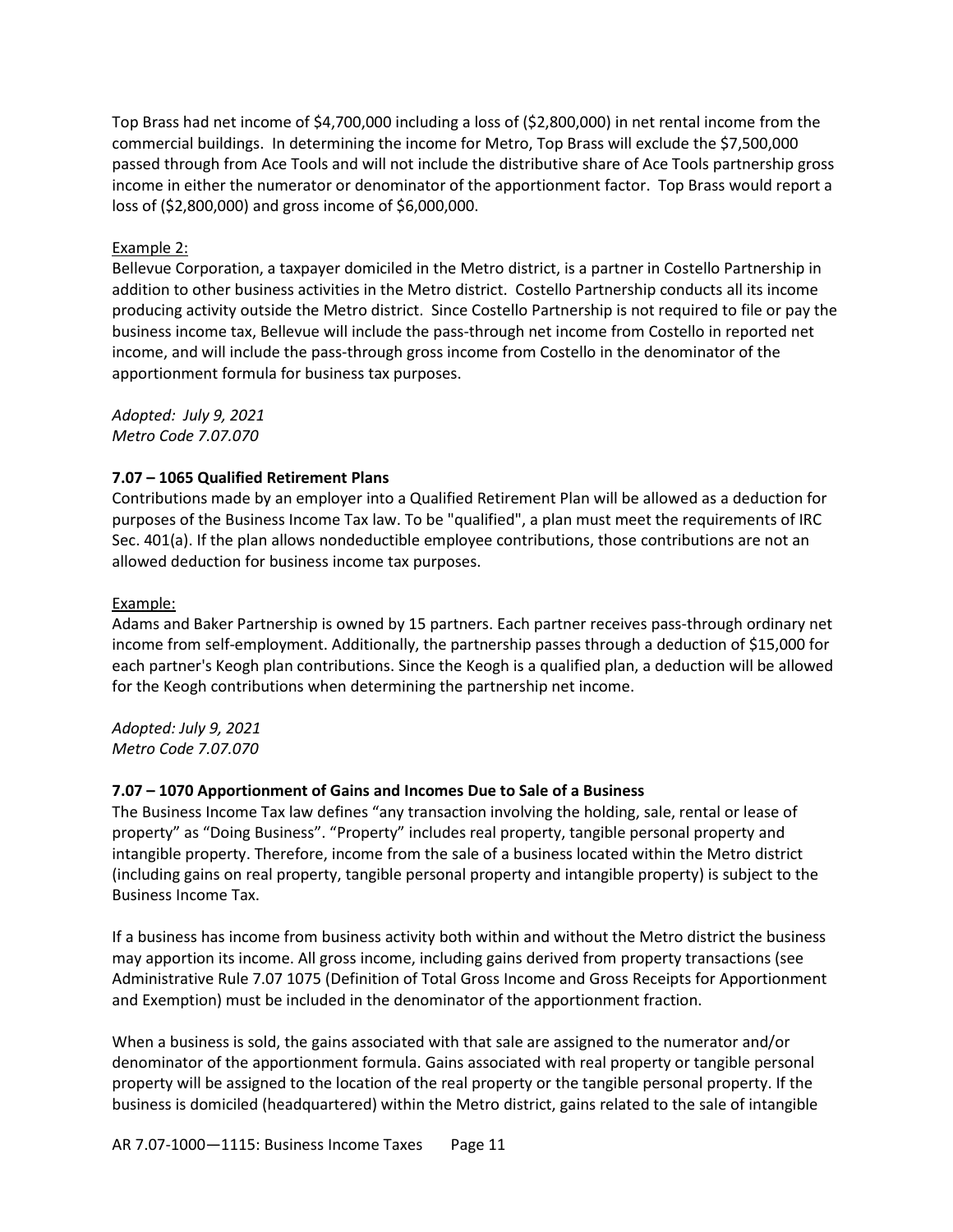property business will generally be included in the numerator of the apportionment formula. In a case in which a business maintains multiple fixed physical locations, gains related to the sale of intangible property of the business will be logically allocated to those multiple locations.

# Example 1

XYZ Manufacturing, based in California, owns a manufacturing plant within the Metro district. XYZ Manufacturing sells the plant at the end of the tax year.

XYZ manufacturing will include the following in the numerator of the apportionment formula:

- 1. Gains related to the sale of the plant (including real property and tangible personal property).
- 2. Gross receipts of tangible personal property shipped or delivered to locations within the Metro district.
- 3. Any other incomes (including interest from working capital accounts) that may have been earned by this business location.

# Example 2

Columbia, PC (an S Corporation) is a professional corporation engaged in professional activities throughout the Metro district. Columbia, PC has a single office located in the Metro district, and states that 70% of its services are performed within the district.

At the end of the tax year, Columbia, PC sells 100% of its stock in a Section 338 (H)(10) election (deemed asset sale).

The "deemed asset sale" is a taxable asset sale reported at the S Corporation level. Therefore, the gain from the sale must be included as gross income in the denominator of the apportionment formula.

The following must be included in the numerator of the apportionment factor:

- 1. 70% of the service income generated during the year.
- 2. The gain related to the deemed asset sale.
- 3. Any passive incomes that may have been earned by this entity.

# Example 3

Worldwide Manufacturing, Inc. has a manufacturing plant and headquarters located in the Metro district. A sales office is also located in California. Worldwide Manufacturing states 1% of its gross receipts are delivered to locations within the Metro district. Worldwide Manufacturing sells all assets in a complete divestiture at the end of its tax year.

It is determined that 50% of the sales price of \$100,000,000 is for goodwill (with \$0 book value). The remainder of the sales price is for the plant and equipment (with a book value of \$50,000,000). The net gain is \$50,000,000.

The following must be included in the numerator of the apportionment factor:

- 1. 1% of the gross receipts generated during the year.
- 2. The majority of the gain related to goodwill (note: The California "sales office" does not constitute a secondary headquarters for domicile purposes, however, a small, reasonable allocation of the goodwill may be allowed).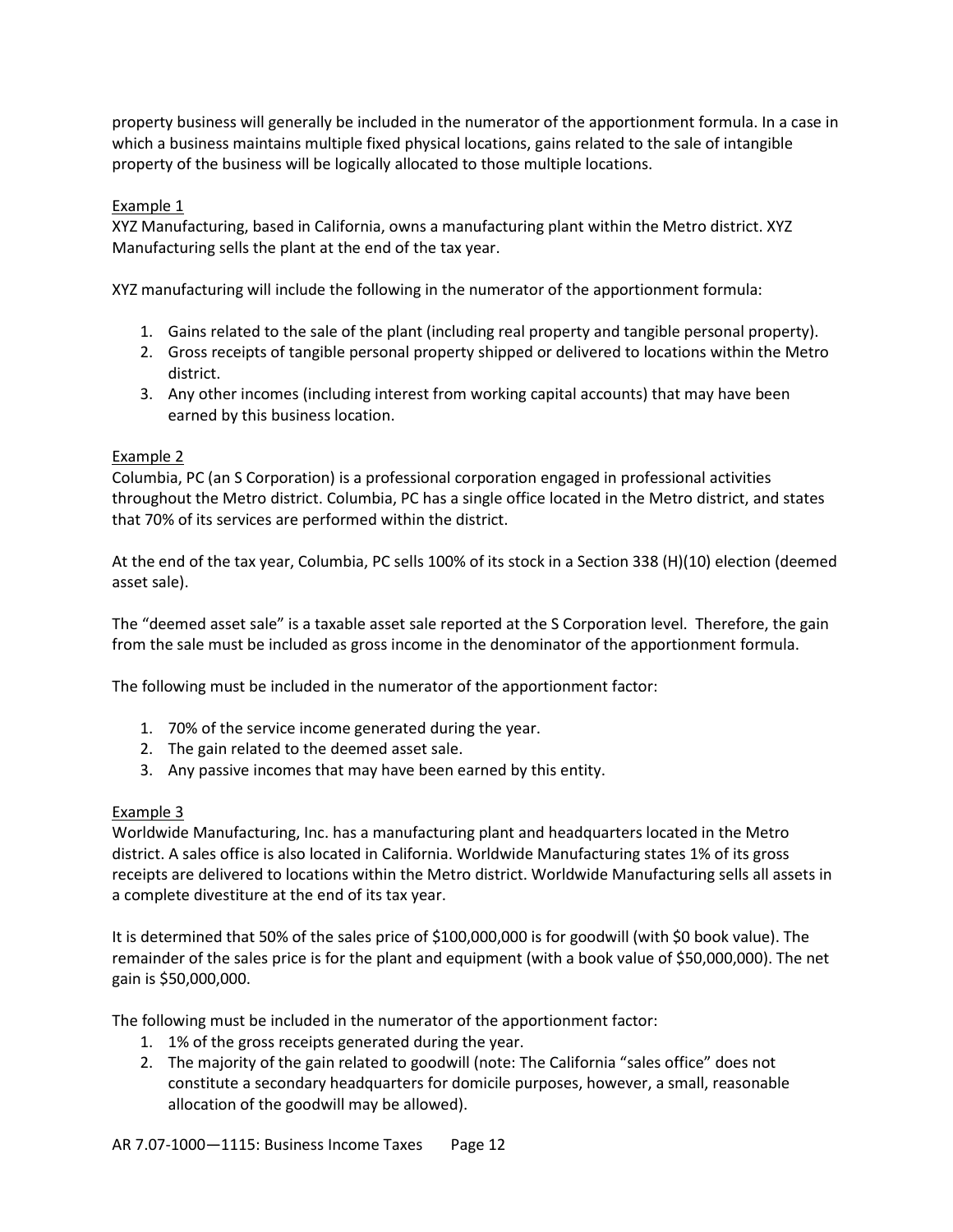3. Any passive incomes that may have been earned by this entity.

*Adopted: July 9, 2021 Metro Code 07.07.080*

## **7.07 – 1075 Definition of Total Gross Income and Gross Receipts for Apportionment and Exemption**

Total gross income of a business is defined as all income from whatever source derived, including but not limited to:

- a. gross receipts (less returns and allowances) from the sale of tangible personal property;
- b. gross receipts from the sale of services, including fees and commissions;
- c. gains derived from property transactions (including installment sales);
- d. interest (including interest from installment sales);
- e. rents;
- f. royalties;
- g. dividends;
- h. income from life insurance and endowment contracts;
- i. franchise fee income;
- j. distributive share of partnership gross income;
- k. income received from business contractual agreements, such as non-compete contracts; and
- l. business income from an interest in an estate or trust.

The "gross receipts" determined as earned from the sale of property transactions (as referenced in (c) above), is the gain from such transactions for both apportionment and exemption purposes.

#### Example:

Brown, Inc. sold its commercial rental on January 31, 2021 for a gain of \$3,000,000 after receiving \$1,500,000 in gross rents for the year. The commercial rental was sold for \$10,000,000. For purposes of the Business Income Tax, the gross receipts for both apportionment and exemption purposes is \$4,500,000 not \$11,500,000.

*Adopted: July 9, 2021 Metro Code 7.07.050 and 7.07.080*

#### **7.07 – 1080 Business Activity and Apportionment of Sales of Tangible Personal Property**

For business income tax purposes, a person must have taxable nexus outside the Metro district in order to apportion sales of tangible personal property. If a person does not have taxable nexus outside the Metro district, no apportionment of income is allowed.

Taxable nexus is the connection between a person and a taxing jurisdiction sufficient to allow the jurisdiction to impose a tax based on or measured by net income. For sales of tangible personal property, taxable nexus is generally created by physical presence (through employees and/or property). Owning or renting real or personal property, or having employees outside the Metro district generally creates taxable nexus outside the Metro district. Solicitation of sales and delivery/shipment of sales to locations outside of the Metro district are generally not sufficient business activity to create taxable nexus outside the Metro district unless they extend beyond the protections afforded by PL 86-272. Once taxable nexus is created both inside and outside the Metro district, only sales delivered or shipped to customers in the Metro district are apportioned to the Metro district.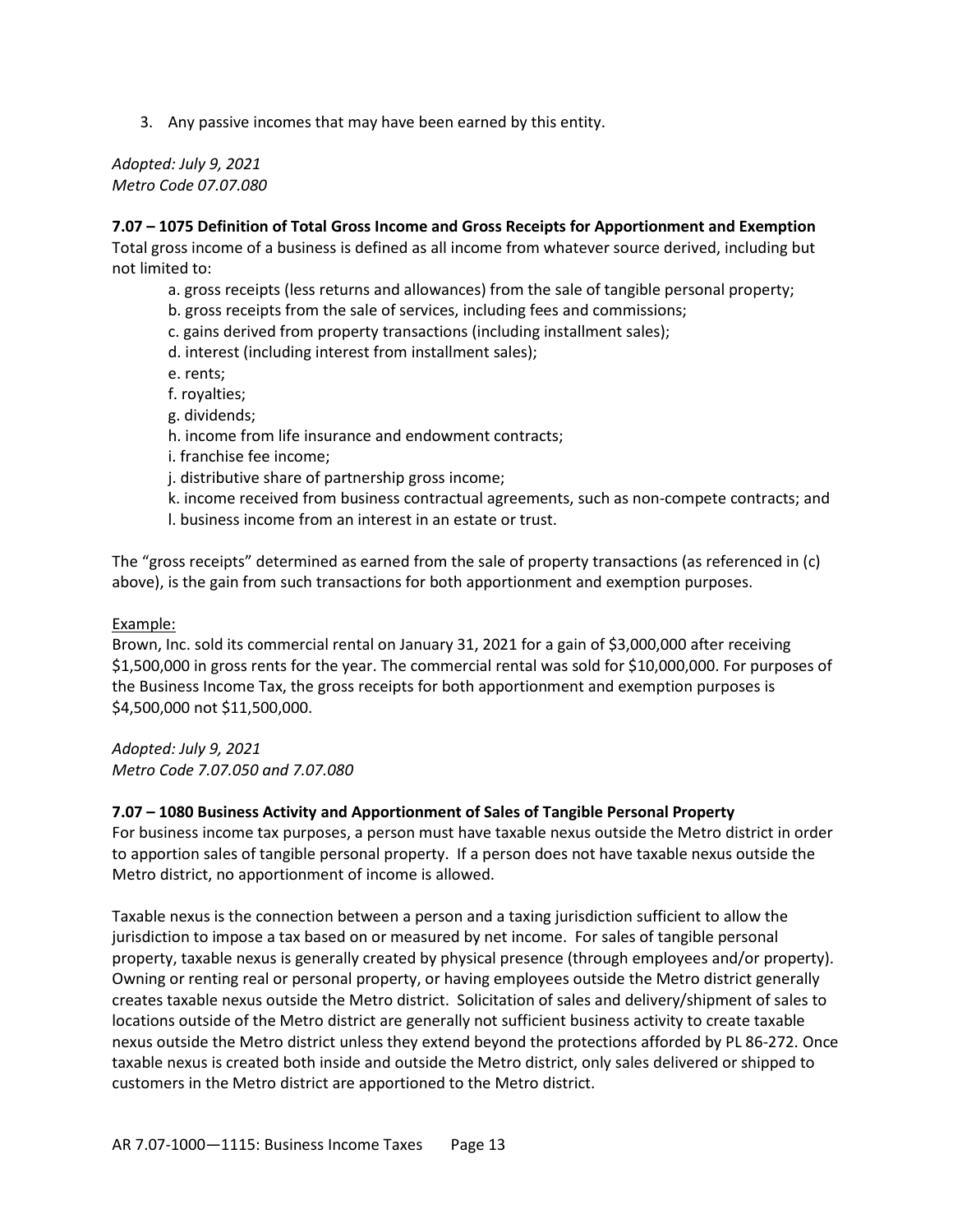"Delivered or shipped to" may not be defined as activities of the purchaser of tangible personal property. If the purchaser takes physical title by picking up the tangible personal property or directing the pick up of tangible personal property (i.e., will-call or other such pick up by the purchaser or purchaser's agent), the property is considered "delivered" at the point of pick up. Any further sale or delivery on the part of the purchaser to any secondary purchaser is not considered as delivery from the original seller to such secondary purchaser.

# Example 1:

XYZ Laboratory manufactures over-the-counter medicine at its only facility, located in the Metro district. Sales are almost entirely within the Metro district except for a long-standing order from a large retail drugstore located outside of the Metro district. XYZ has one salesperson who routinely visits this customer and solicits sales. XYZ delivers its product to this customer by common carrier and in its company truck driven by a company employee.

The solicitation of sales and the delivery of sales outside the Metro district do NOT create taxable nexus for XYZ Laboratory outside of the Metro district. All of XYZ's income is taxable to the Metro district.

If the company's delivery employee (i.e. truck driver) or salesperson collects payments, takes orders, stocks shelves, or does any other type of routine and ongoing service in addition to delivery and solicitation of sales at the site of the customer, the employee creates taxable nexus for XYZ Laboratory in the jurisdiction of the drugstore. XYZ Laboratory may apportion its income between the Metro district and the outside jurisdiction.

If XYZ Laboratory opens a sales office or manufacturing facility outside of the Metro district, it creates taxable nexus outside of the Metro district, and XYZ Laboratory may apportion its income between the Metro district and the outside jurisdiction.

#### Example 2:

ABC Suppliers is a distributor located outside the Metro district. ABC takes mail and phone orders from its customers and delivers those orders to its Metro district customers using common carriers and ABC's own company trucks driven by company employees. Two ABC salespersons regularly visit Metro district locations to maintain and establish a Metro district customer base.

The solicitation of sales and the delivery of sales do NOT create taxable nexus in the Metro district for ABC Suppliers. ABC Suppliers is not required to pay Business Income Tax.

If ABC delivery employees (i.e. truck drivers) or salespersons collect payments, take orders, stock shelves, or do any other type of routine and ongoing service in addition to delivery and sales calls at the Metro district locations, the employees create taxable nexus for ABC Suppliers. ABC must apportion part of its income to the Metro district.

If ABC Suppliers opens a warehouse in the Metro district, ABC creates taxable nexus in the Metro district. ABC must apportion part of its income to the Metro district. Example 3:

Superior Clothing began as a mail order specialty clothing business whose only operations were a warehouse and office located in the Metro district. Superior shipped all orders by a freight carrier or the US mail from the Metro district location to its customers nationwide. Superior had no business activity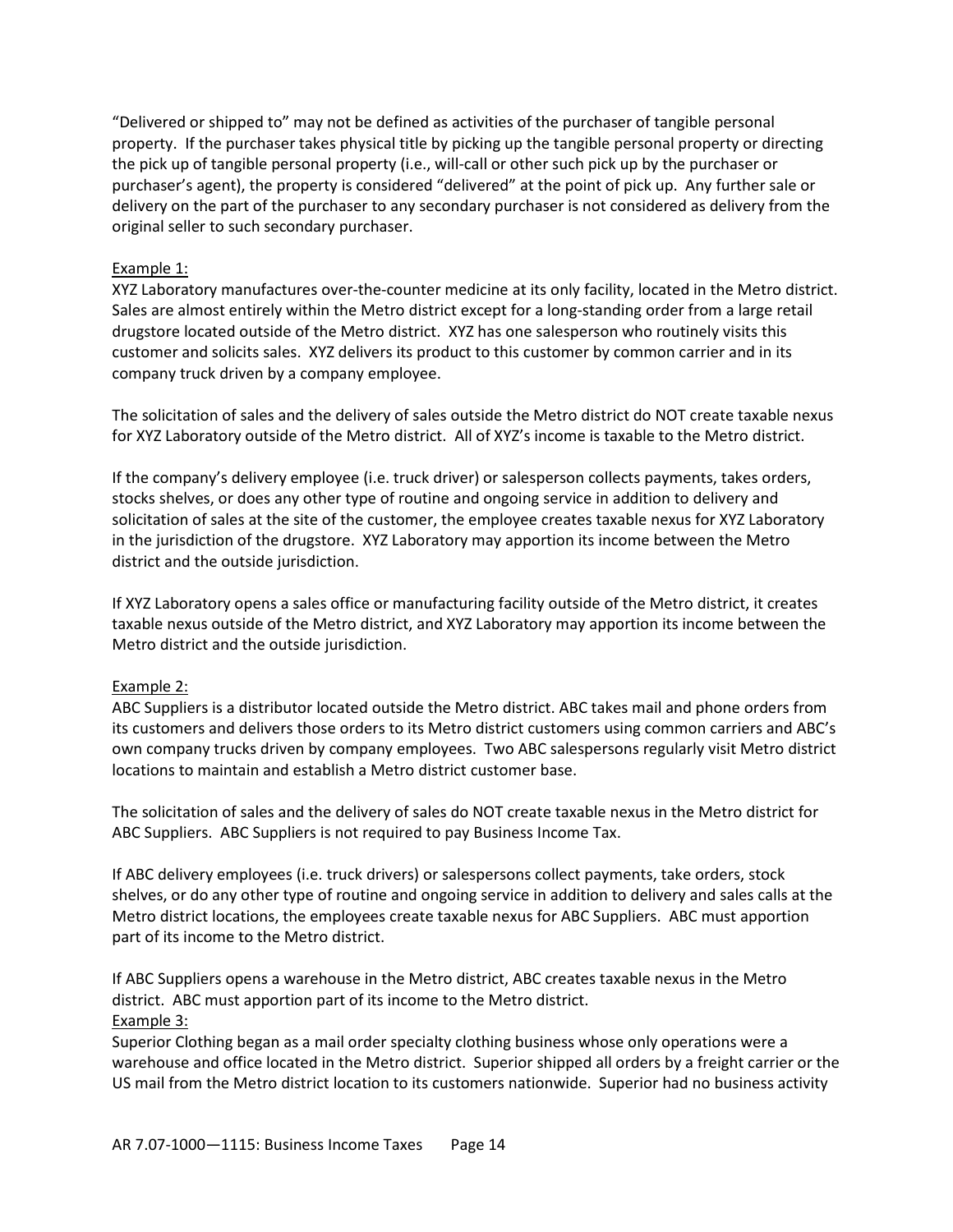outside the Metro district and did not apportion its net income. It reported 100% of its income as taxable to the Metro district.

In January of a following year, Superior opens a retail outlet outside the Metro district. This outlet creates taxable nexus outside the Metro district for Superior. With taxable nexus established outside the Metro district, Superior may begin apportioning its income. Only sales of tangible personal property shipped to or delivered within the Metro district will be included in the numerator of the apportionment factor for Metro district. Once taxable nexus is created outside the Metro district, all sales of tangible personal property may be apportioned to the point of delivery regardless of method of delivery.

### Example 4:

Premium Pipelines, Inc. is located within the Metro district where it sells and stores bulk gasoline. Premium Pipelines, Inc. does not deliver gasoline nor does it contract with others to deliver gasoline, instead it relies on purchasers to pick up the gasoline. Paramount Petroleum, Inc. purchases bulk gasoline from Premium Pipelines, Inc. Paramount Petroleum, Inc. then contracts with M&M Gasoline Delivery Services to pick up the gasoline and deliver the gasoline to several locations as directed by Paramount Petroleum, Inc.

The gross income of such gasoline sales by Premium Pipelines, Inc. is gross income within the Metro district because the purchaser has taken title within the Metro district and all delivery activity is directed and controlled by the purchaser. In such case, Premium Pipelines, Inc. has transferred title and control beyond mere FOB or other conditions of sale.

*Adopted: July 9, 2021 Metro Code 7.07.080*

#### **7.07 – 1085 De Minimus Business Activity for Tangible Personal Property**

"De Minimus" means activity that is trivial, of little importance or significance. Activity that is not routine and continuing or has little or no tie to the production of income is considered de minimus. De minimus activity does not create nexus in a jurisdiction. *See, for example, Wisconsin Dept of Revenue v Wrigley* 505 US 214, 120 L Ed 2d 174, 112 SCt 2447 (1992).

#### Example 1:

Snazzy Jacket Company manufactures and warehouses all manufactured goods in the Metro district. Employees take orders by phone and mail at the Metro district location. All orders are filled from that location and are shipped by a freight carrier to customers. All business activity is conducted within the Metro district. Once a year an employee will call on a customer outside the Metro district only for the purpose of seeing how the merchandise is displayed. No orders are taken. This activity is de minimus and does not create business activity outside the Metro district and, therefore, no apportionment is allowed.

# Example 2:

Comfy Coats Company manufactures and warehouses all its manufactured goods outside the Metro district. Employees take orders by phone and mail from the location outside the Metro district. All orders are filled from that location and are shipped by a freight carrier to customers around the country, including within the Metro district. All business activity is conducted outside the Metro district. Once a year an employee will call on a Metro district customer for the purpose of seeing how the merchandise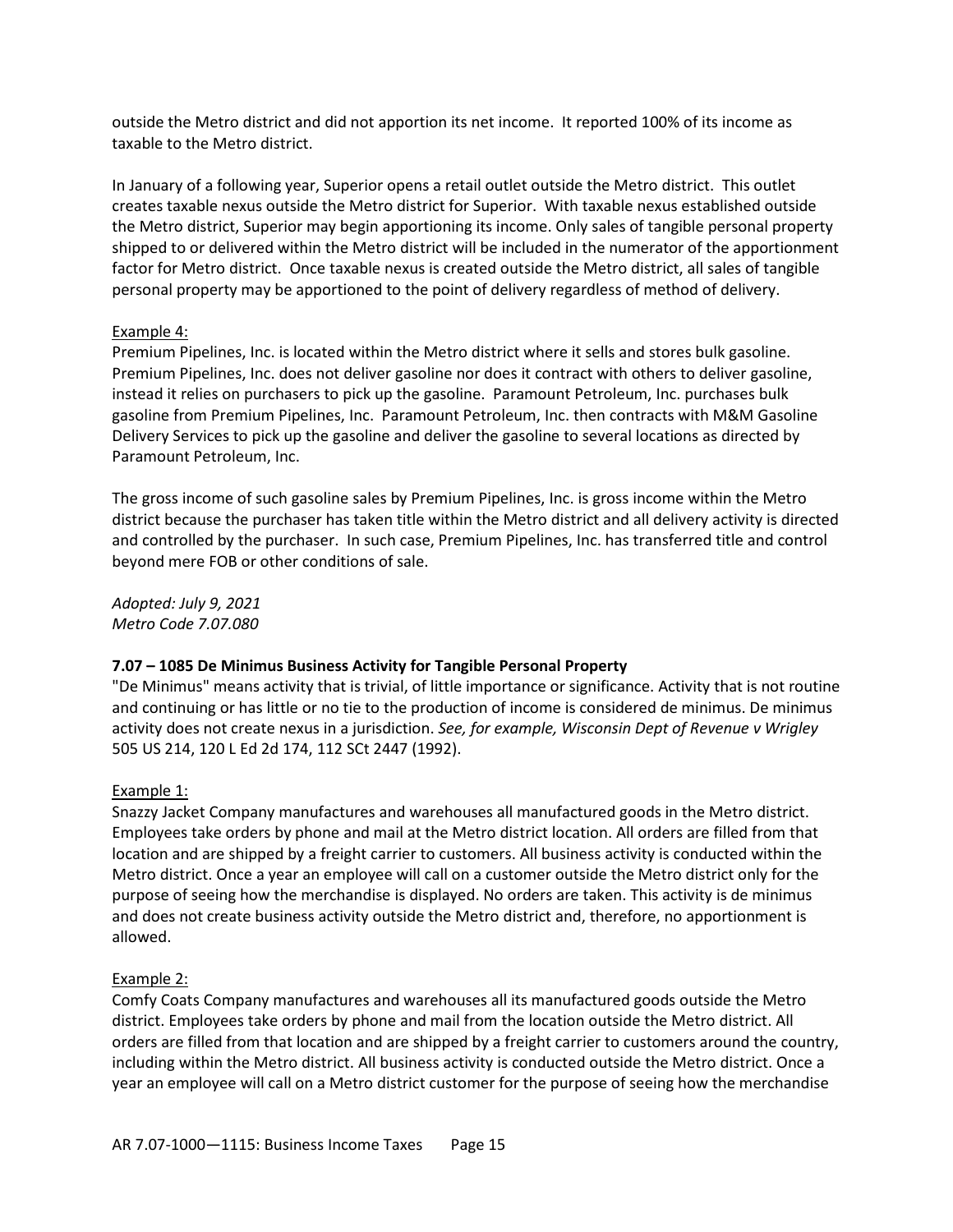is displayed. No orders are taken. This activity is de minimus and does not create business activity in the Metro district. Comfy Coats Company does not file a business income tax return with the Metro district.

*Adopted: July 9, 2021 Metro Code 7.07.080*

# **7.07 – 1090 Apportionment of Gross Income from Business Activities Other than Sales of Tangible Personal Property**

Passive, portfolio, personal service income, and all other items of gross income are apportioned to the location of the income producing activity. The term "income producing activity" applies to each separate item of income and means the transactions and activity directly engaged in by the taxpayer in the regular course of its business for the ultimate purpose of obtaining gain or profit.

Time spent in performing services includes the amount of time expended in the performance of a contract or other obligation which gives rise to such gross income. Personal service not directly connected with the performance of a contract or other obligation (for example, time expended in negotiating the contract) is excluded from the computations.

Income from transactions and activities performed on behalf of a business, such as those conducted on its behalf by an independent contractor, must be apportioned to the business' domicile location. If a business taxpayer is domiciled within the Metro district (established by physical presence within the Metro district), and there is no jurisdiction to tax the income of the business taxpayer outside of the Metro district, then the business taxpayer must report and pay tax upon 100% of their business income.

# Example 1:

Gross income from the performance of personal services is apportioned to Metro district to the extent such services are performed in the Metro district. Gross income from services performed wholly within the Metro district must be apportioned wholly to the Metro district. Gross Income from services performed wholly outside the Metro district are wholly excluded from gross income apportioned to the Metro district. If services relating to a single item of income are performed partly within and partly without the Metro district, the gross income for the performance must be apportioned using the Hourly Method as described below.

*Hourly Method*: Gross income apportioned to the Metro district on income producing activity occurring partly within and partly without the Metro district is determined by multiplying the gross proceeds of such income producing activity by the ratio of time spent performing such services within the Metro district compared to the total time spent performing such services everywhere. This method will generally apply on a contract-by-contract basis. However, if a taxpayer's incomes are not determinable on such a basis, the taxpayer can determine on other reasonable bases (using logbooks, calendars or other such data) the percentage of time spent within and without the Metro district during the year and apply such ratio to the gross income of the full year.

# Example 2:

A broker provides the service of matching a supplier with a purchaser of either tangible personal property (e.g., lumber, food products) or services (e.g., employment). Gross income for the performance of the service are apportioned to the Metro district to the extent such services are performed in the Metro district and is apportioned following the Hourly Method identified in Example 1. If a broker has not established a taxable presence outside the Metro district, no apportionment is allowed.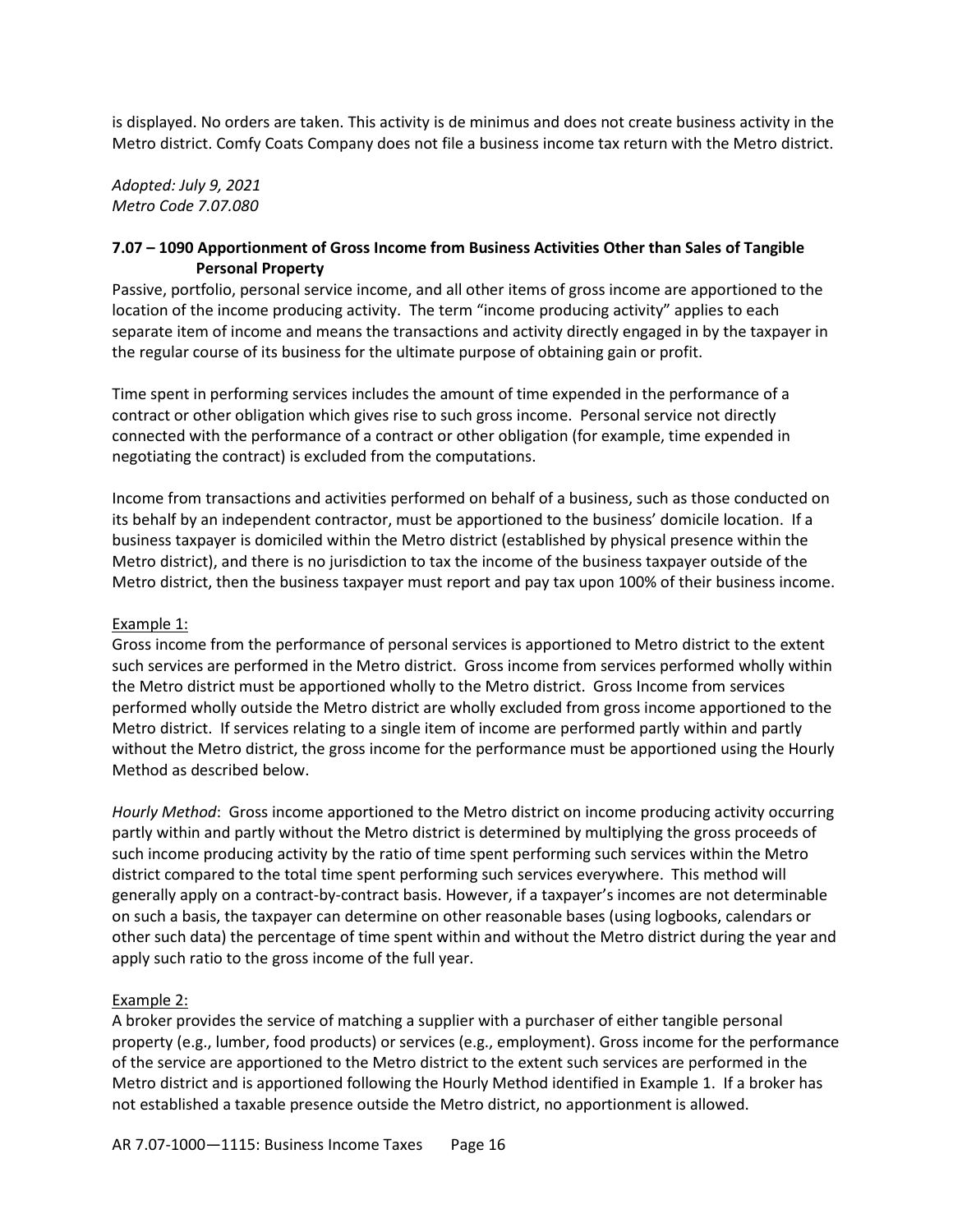# Example 3:

Gross income from the rental, leasing, sale, or licensing of real and personal property are apportioned to the Metro district if the property is located in the Metro district. Generally, transactions involving property are attributable to the situs of the property.

# Example 4:

Gross income from interest, dividends, and other portfolio income items are apportioned to the Metro district if the administrative activities to select, record, and/or reconcile the portfolio investments are performed in the Metro district. Generally, portfolio activity is attributable to the commercial domicile of the business. Portfolio income may not be apportioned to the location of third party administrators or to any other jurisdictions in which the income would not be taxable because neither the business nor owners of the business have established a taxable domicile in such jurisdiction.

# Example 5:

Gross income from royalties, patents, customer lists and other intangibles are apportioned to the Metro district if the commercial domicile of the business is in the Metro district. There must be significant costs of performance away from the commercial domicile to apportion the income elsewhere.

# Example 6:

Gross income from sale of franchises located in the Metro district and gross income of franchise fees or royalties from Metro district sources are apportioned to the Metro district. Due to the nature of franchise agreements, a minimum connection between the franchisor and the Metro district exists when a franchisor takes advantage of the economic milieu of the Metro district. This minimum connection is satisfied by entering into franchising or licensing agreements; selling or otherwise disposing of franchises and licenses; or selling or otherwise transferring tangible personal property pursuant to such franchises or licenses within the Metro district.

Additional minimum connection may be found in the use or allowance of copyrights, trademarks, licenses, patents or other intangible assets within the Metro district. Other minimum connections may also be in the form of an employee coming to Metro district to solicit the sale of franchises, copyrights, trademarks, licenses, patents or other intangible assets, inspect franchisee operations, coordinate joint advertising, etc., or to perform after the sale activities in the Metro district for the franchisee.

*Adopted: July 9, 2021 Metro Code 7.07.080*

# **7.07 – 1095 Apportionment for Banking Income**

Bank has the same meaning as used in ORS 706.008(1). "Banking activities" are defined as the receiving or accepting money or its equivalent on deposit as a regular business activity – including such activities engaged in by Banking Organizations and by Savings and Loan Organizations. If income from banking activities is derived from business activity both within and without the Metro district, Metro district gross income is determined by a formula comparing deposits in the Metro district to deposits everywhere. Deposits are defined as average daily deposits—net of all public funds, all treasury tax and

loan deposits, all correspondent bank deposits, and money orders or official checks. Upon determining deposits locally and everywhere, the following formula is used: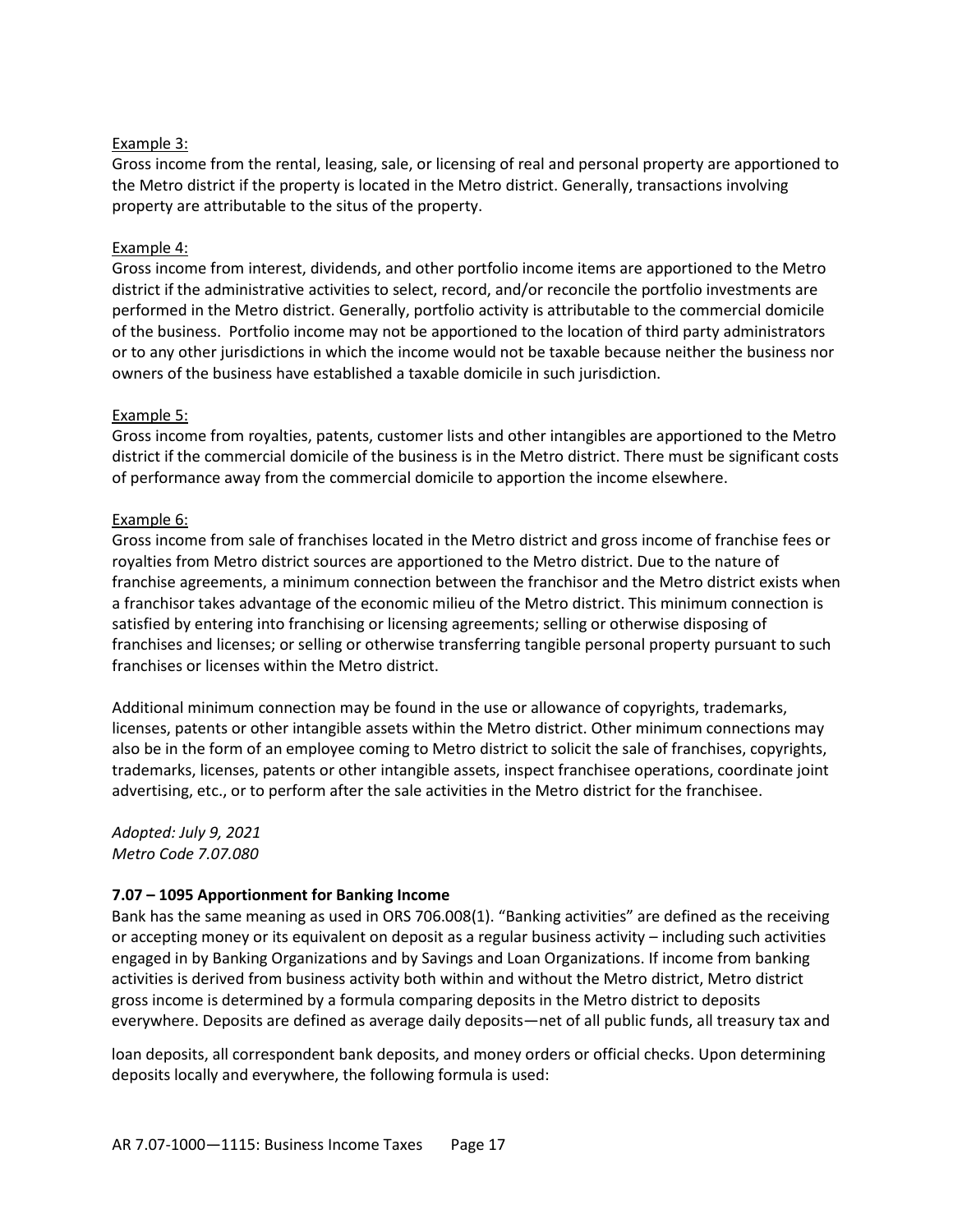Gross income everywhere is the denominator of the apportionment fraction. The numerator of the apportionment fraction is determined by adding City/County gross banking income and City or County gross income from other non-banking business income.

The formula to determine Metro district banking gross income is:

| Metro district Deposits          | Total          |     | Metro district                |
|----------------------------------|----------------|-----|-------------------------------|
| ------------------------------   | <b>Banking</b> | $=$ | <b>Banking Gross Deposits</b> |
| Everywhere Receipts <sup>1</sup> | Income         |     |                               |

 $1$  Total Banking Receipts as included in Oregon Form 20, Schedule C-1.

Gross income earned in the Metro district from income producing activity other than banking income is added to the Metro district gross income derived from banking activity.

#### Example:

XYZ BANK, INC. (consolidated with ZZZ Rental Corporation)

- 1. Total Consolidated Gross Income = \$50,000,000
- 2. Total Banking Gross Income = \$35,000,000
- 3. Total Deposits = \$500,000,000
- 4. Metro district Deposits = \$250,000,000
- 5. Metro district Gross Income of ZZZ Corp = \$500,000 (non-banking gross)
- 6. Metro district Banking Gross Income

250,000,000 (#4)/500,000,000 (#3) x 35,000,000 (#2) = \$17,500,000

- 7. TOTAL METRO DISTRICT GROSS INCOME (#5 + #6) = \$18,000,000
- 8. METRO DISTRICT APPORTIONMENT FACTOR (#7/#1) = 36%

*Note: This rule applies to tax years beginning prior to January 1, 2022. It does not apply to tax years beginning on or after January 1, 2022.* 

*Adopted: July 9, 2021 Metro Code 7.07.080*

*Amended: March 14, 2022 Metro Code 7.07.080*

#### **7.07 – 1096 Apportionment for Financial Institutions**

"Financial institution" has the same meaning as defined in ORS 314.610(4). Financial institutions having income that is taxable both within and without the Metro district will apportion income according to the

AR 7.07-1000-1115: Business Income Taxes Page 18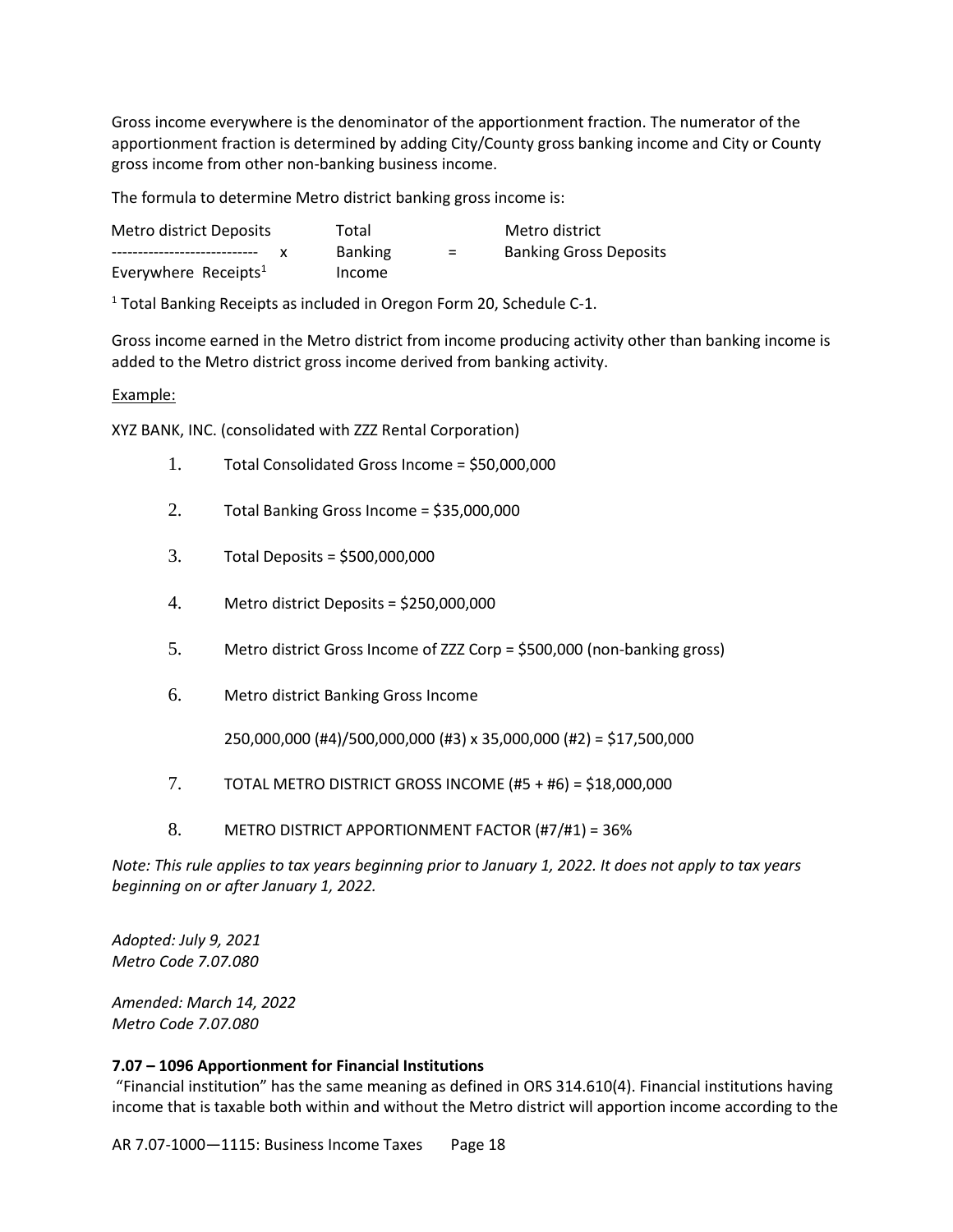provisions of OAR 150-314-0088. Where OAR 150-314-0088 refers to state, a taxpayer should interpret that as the Metro district unless context requires otherwise.

*Adopted: March 14, 2022 Metro Code 7.07.080*

## **7.07 – 1100 Apportionment for Domestic Insurers**

If the income of a domestic insurer is derived from business activity both within and without the Metro district, Metro district apportionment is determined by using an "insurance sales factor" consistent with ORS 317.660:

(a) dividing the direct premiums (excluding reinsurance accepted and without deduction of reinsurance ceded) received by the insurer during the taxable year on policies and contracts which are located within the Metro district by

(b) the total of such premiums received by the insurer during the taxable year on policies and contracts which have been sold everywhere.

#### Example 1:

Joe's Dental Plan, Inc. (JDPI) is a domestic insurance provider. All of JDPI's insurance contracts are with individuals and families. JDPI's only income is from premiums and insurance contracts. To compute the business taxes due to the Metro district, JDPI will apportion its net income by multiplying it by a fraction, the numerator of which is the total direct premiums received from insurance contracts with individuals and families located within the Metro district during the tax year, and the denominator of which is the direct premiums of individuals and families located everywhere during the tax year.

#### Example 2:

Contracts, Ltd (CL) is a domestic insurance provider with offices throughout Oregon, and is headquartered in the Metro district. CL provides insurance to businesses and, in some cases, their employees. To compute the business taxes due, CL will apportion its net income by multiplying it by a fraction, the numerator of which is the total direct premiums that CL received from insurance contracts with businesses located within the Metro district (regardless of the home address of employees obtaining insurance), and the denominator of which is the direct premiums earned everywhere during the tax year.

*Adopted: July 9, 2021 Metro Code 7.07.080 Other References: ORS 731.840 & 317.660*

#### **7.07 – 1105 Apportionment for Freight Carriers**

Persons whose business activity is the pick-up and/or delivery of freight, including deliveries or pick-ups of freight occurring outside the Metro district, may apportion the income from such business activity to reflect the business activity outside the Metro district. For those businesses performing pick-up and delivery of freight, the following general apportionment standard is applied:

1. In those cases in which both the pick-up and delivery are within the Metro district, the income is apportioned to the Metro district.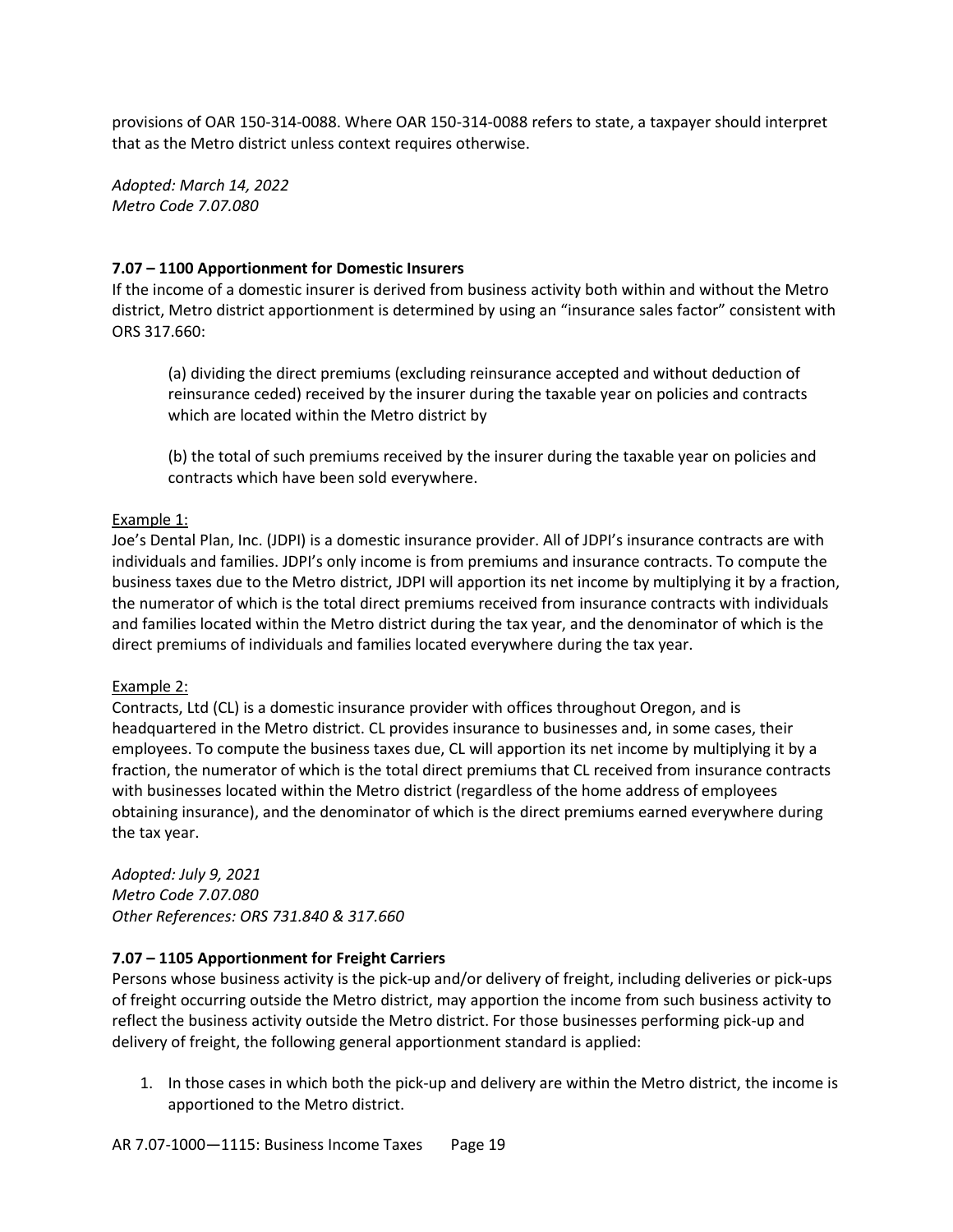2. In those cases where either a pick-up or a delivery occurs within the Metro district with a corresponding pick-up or delivery outside the Metro district, 50% of the income is apportioned to the Metro district.

Interstate carriers of freight (long-haul trucking) may also partially offset the income received from pickup or delivery within the Metro district (such offset not to exceed 50% of Metro district income determined in #2 above) by a reasonable methodology which may include:

- 1. Total mileage outside the Metro district related to the delivery or pick-up which occurs within the Metro district (for long-haul trucking).
- 2. Extent of business activity occurring within the Metro district (compared to elsewhere).
- 3. Extent of business presence within the Metro district (compared to elsewhere).
- 4. Apportionment as reported to the State of Oregon compared to Metro district apportionment.
- 5. Comparability within the industry.

Persons whose business activity is contracting with others to perform pick-up or delivery services may not apportion such activity.

*Adopted: July 9, 2021 Metro Code 7.07.080*

# **7.07 – 1110 Apportionment for Passenger Carriers**

The percentage of net income apportioned to the Metro district for air and ground passenger transportation (airline, bus, and rail) who do business within the Metro district may be determined using either of the following methods:

# a. *Departure Method.*

The following formula applies for this method:

# Local Departures / # Departures Everywhere = Apportionment % In the airline industry, different types of aircraft differentiate revenues (as with jumbo jets versus smaller planes). Airlines may determine apportionable revenues in the following manner: Type 1 plane gross revenues X % of local departures of Type 1 planes + Type 2 plane gross revenues X % of local departures of Type 2 planes, etc.

# Example:

Airline ZED has 100 departures locally during the year. Airline ZED has 5,000 departures during the year everywhere. This equates to an apportionment of 2%. However, Airline ZED receives a large portion of its income from flying jumbo jets out of Los Angeles and Seattle. Airline ZED has 2,000 departures everywhere which represent jumbo jets--only 10 of these jumbo jet departures are local departures.

Therefore, Airline ZED may make the following apportionment determination:

| Regular Jet<br>Total<br>umbo |  |
|------------------------------|--|
|------------------------------|--|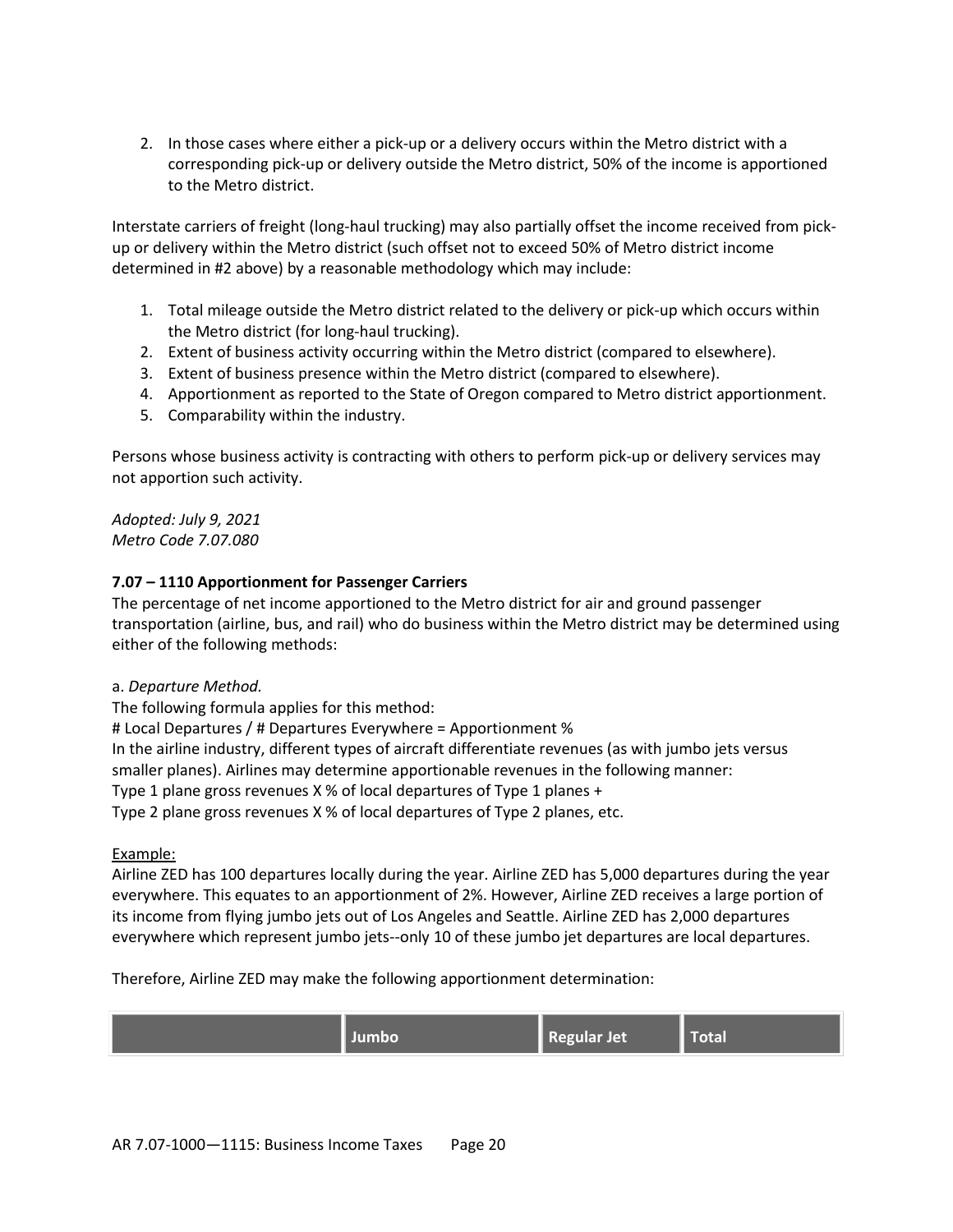| <b>Everywhere Departures</b> | 2000                | 3000      | 5000         |
|------------------------------|---------------------|-----------|--------------|
| <b>Local Departures</b>      | 10                  | 90        | 100          |
| Local Percentage             | $0.5\%$ (1/2 of 1%) | 3%        | 2% (average) |
| <b>Gross Revenues</b>        | 10,000,000          | 5,000,000 | 15,000,000   |
| Local Revenues               | 50,000              | 150,000   | 200,000      |

200,000/15,000,000=Redetermined Apportionment: 1.3333%

# b. *Ticket Sales Method.*

Gross ticket sales sold for departures from Metro district (including station sales, ticket agent sales, internet sales, etc.) is included in the numerator of the apportionment fraction as Metro district income. Other Metro district incomes from other activities must also be included in the numerator of the apportionment fraction. The denominator of the apportionment fraction is gross income everywhere. Gross income everywhere is defined as gross ticket sales everywhere plus all taxable incomes from all other activities.

*Adopted: July 9, 2021 Metro Code 7.07.080*

# **7.07 – 1115 Apportionment for Providers of Electronic or Telephonic Services**

If the income of a service provider of electronic or telephonic services is derived from business activity occurring both within and without the Metro district, the gross income earned within the Metro district is determined as earned at the situs of delivery and/or use of such services.

# Example 1:

Gross incomes from delivery and/or use of electronic or electrical signals is included in the numerator of the apportionment fraction for the Metro district if the location of the use of the electronic or electrical signals are within the Metro district.

#### Example 2:

Gross incomes from the delivery and/or use of digital information other than general telephone services (such as computer services delivered via phone lines or coaxial cable) is included in the numerator of the apportionment fraction for Metro district if such digital information is used within Metro district.